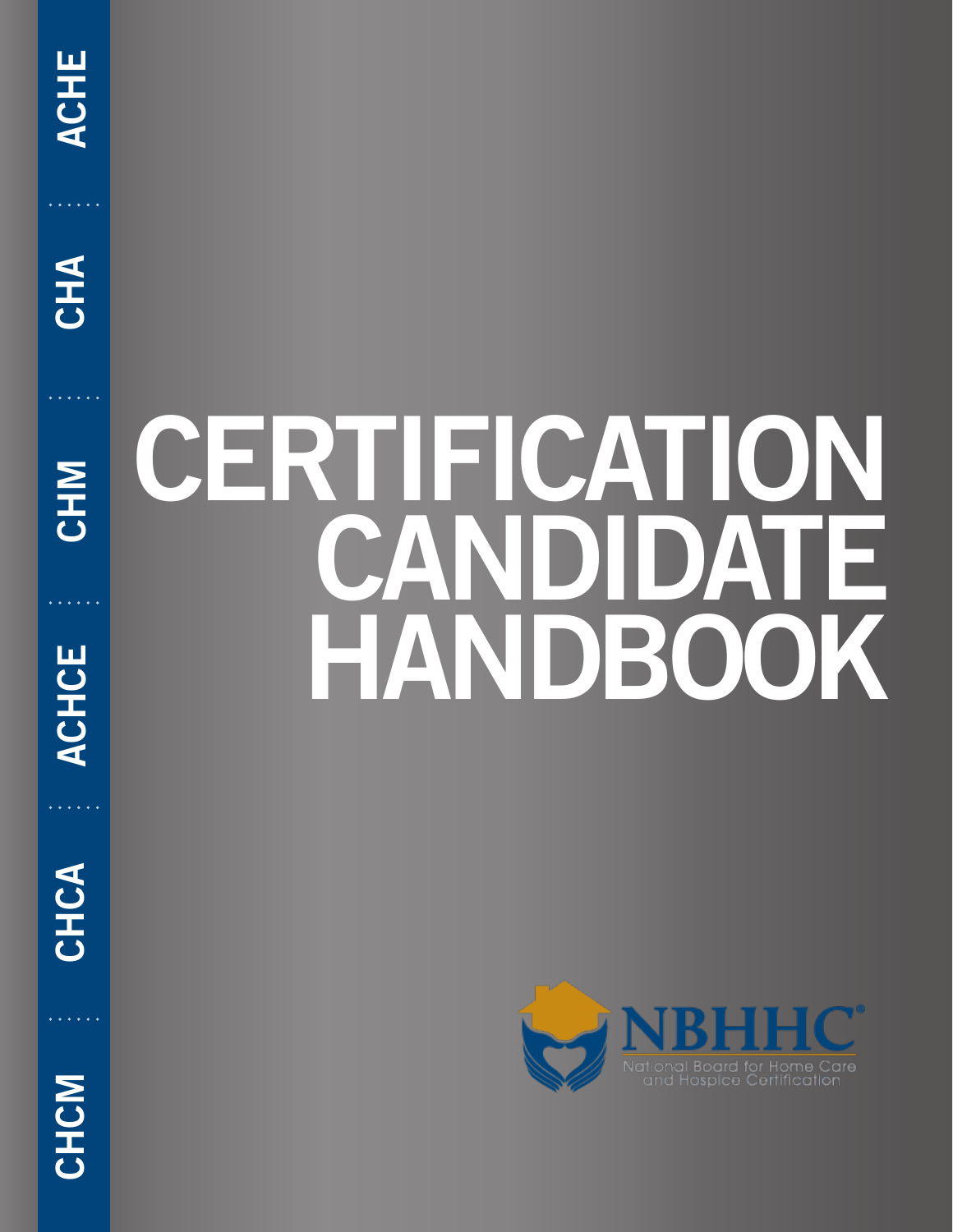# TABLE OF CONTENTS

 $\overline{a}$ 

| Appendix A - Certification Examination Blueprints |  |
|---------------------------------------------------|--|
|                                                   |  |
|                                                   |  |
| Appendix B - NBHHC Policies                       |  |
|                                                   |  |
|                                                   |  |
|                                                   |  |
|                                                   |  |
|                                                   |  |
|                                                   |  |
| Appendix C - Application                          |  |
|                                                   |  |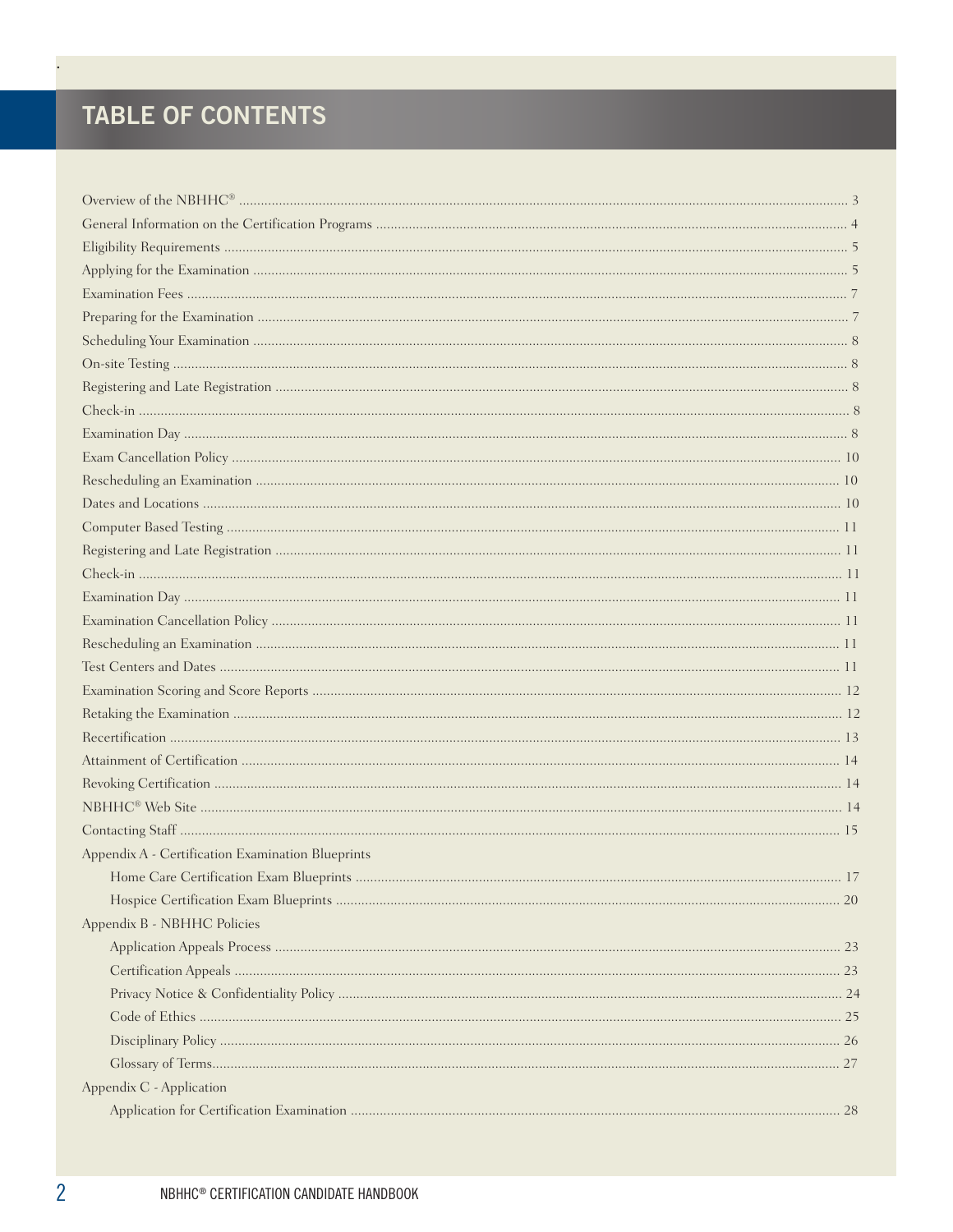# **OVERVIEW OF THE NBHHC®**

The National Board for Home Care and Hospice Certification (NBHHC®) was founded by the California Association for Health Services at Home (CAHSAH®), a trade association representing home care and hospice providers. The National Board for Home Care and Hospice Certification (NBHHC®) is responsible for overseeing all aspects of the certification programs. The composition of the Board includes managers, administrators, and executives from home care and hospice provider agencies. Board members represent a wide variety of geographic areas, auspices and educational backgrounds. The board is also responsible for the development and updating of the examinations in conjunction with a professional testing agency.

The mission of the National Board for Home Care and Hospice Certification (NBHHC®) is to establish, assess, and promote standards for home care and hospice professionals in a continued effort to being the preeminent source of advocacy, education and information fostering professional competency and ethical standards across the full diversity of the home care and hospice industry.



# **CONTACT INFORMATION**

All inquiries regarding the certification exams should be addressed to the National Board for Home Care and Hospice Certification (NBHHC®).

NBHHC Certification Application 3780 Rosin Court, Suite 190 Sacramento, CA 95834

Telephone: 916-641-5795 Fax: 916-641-5881 Email: certification@nbhhc.org Website: www.nbhhc.org

All information regarding the examinations, testing policies and procedures and application form can be found in this Candidate Handbook. Your signature on the application certifies that you have read and understand all portions of this Candidate Handbook and will act in accordance with these policies and procedures.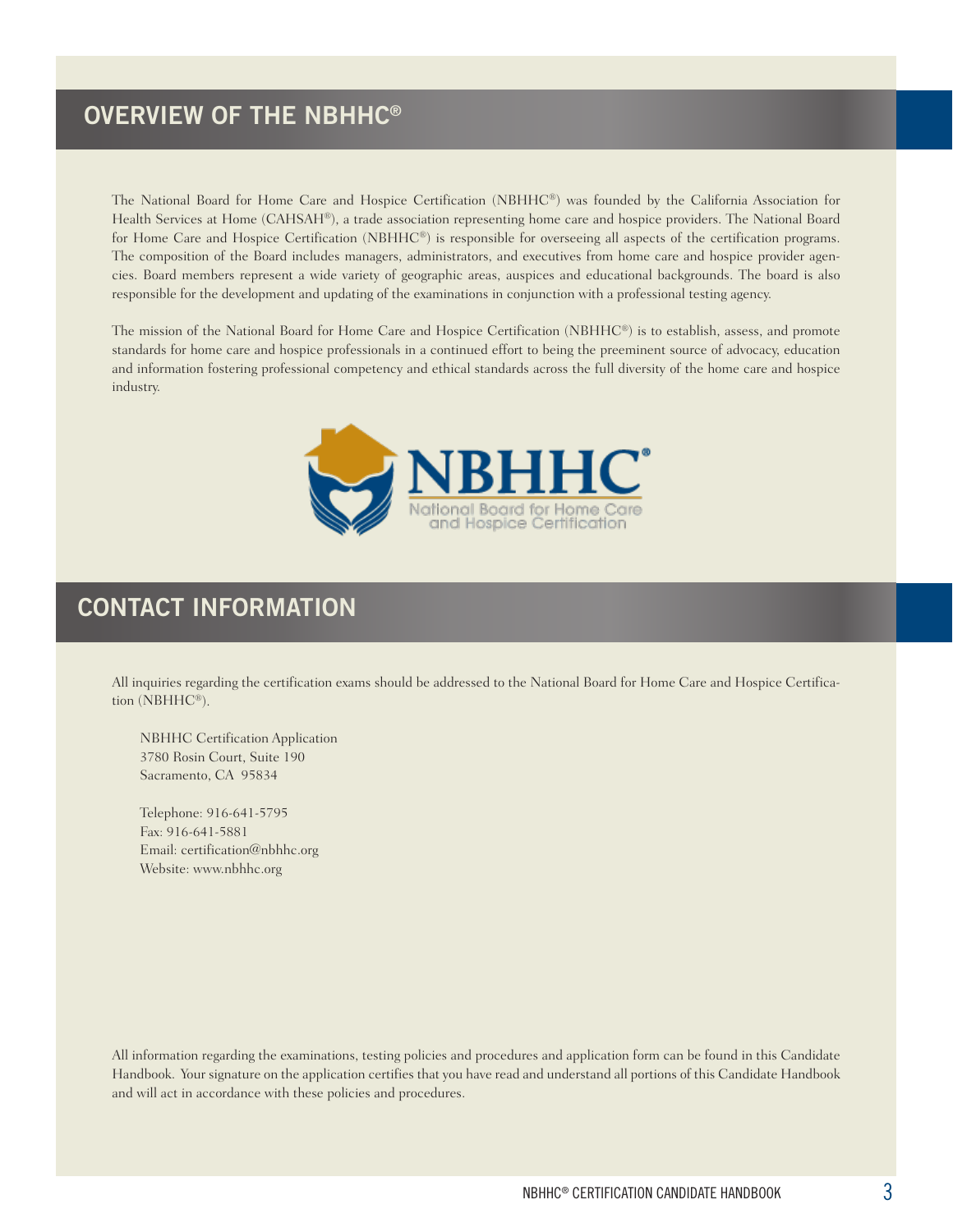# **GENERAL INFORMATION ABOUT CERTIFICATIONS**

The National Board for Home Care and Hospice Certification (NBHHC®) launched the certification examinations to establish, assess and promote gold standards for home care and hospice professionals. The core purpose of the certification process is to foster best practices to ensure optimal level of service excellence is delivered.

The certification examinations will assess the candidate's proficiency in management and leadership, specifically for the level and auspice indicated. The credentials denote that a certain level of knowledge, experience, and professional responsibility have been acquired to effectively manage a provider agency. Further, the NBHHC credentialing effort demonstrates the certified individual's commitment to the home care/hospice industry.

To become eligible to take one of the certification examinations, applicants must qualify based on education and work experience.

## CERTIFICATIONS OFFERED

The National Board for Home Care and Hospice Certification (NBHHC®) provides six specialty certification examinations for home care and hospice professionals at three levels: manager, administrator and executive.

|                | MANAGER                  | ADMINISTRATOR                      | EXECUTIVE                |
|----------------|--------------------------|------------------------------------|--------------------------|
| HOMECARE       | Certified Home Care      | Certified Home Care                | Certified Home Care      |
|                | Manager (CHCM®)          | Administrator (CHCA <sup>®</sup> ) | Executive (ACHCE®)       |
| <b>HOSPICE</b> | <b>Certified Hospice</b> | <b>Certified Hospice</b>           | <b>Certified Hospice</b> |
|                | Manager (CHM®)           | Administrator (CHA®)               | Executive (ACHE®)        |

## ABOUT CERTIFICATION LEVELS

#### MANAGER

Managers include staff moving into leadership positions or managers of smaller agencies. Typically has at least one year of experience as a manager in a home care or hospice environment is required.

#### ADMINISTRATOR

Administrators include senior staff holding or have held administrator positions in either a home care or hospice agency for at least one year or as manager for at least 5 years.

#### EXECUTIVE

Executives include senior administrators that have a minimum of three years of experience in a medium to large size agency.

## ABOUT EXAMINATION CONTENT

The certification examinations were developed by subject matter experts in the home care and hospice fields. They were specifically designed to meet the needs of the home care and hospice industries. The examinations are skills-based focusing specifically on the candidate's ability to do the job at each level in each auspice (home care or hospice). Although there are many different education programs and resources that may assist candidates in preparing for the certification examination, the examination itself is not a content-based examination.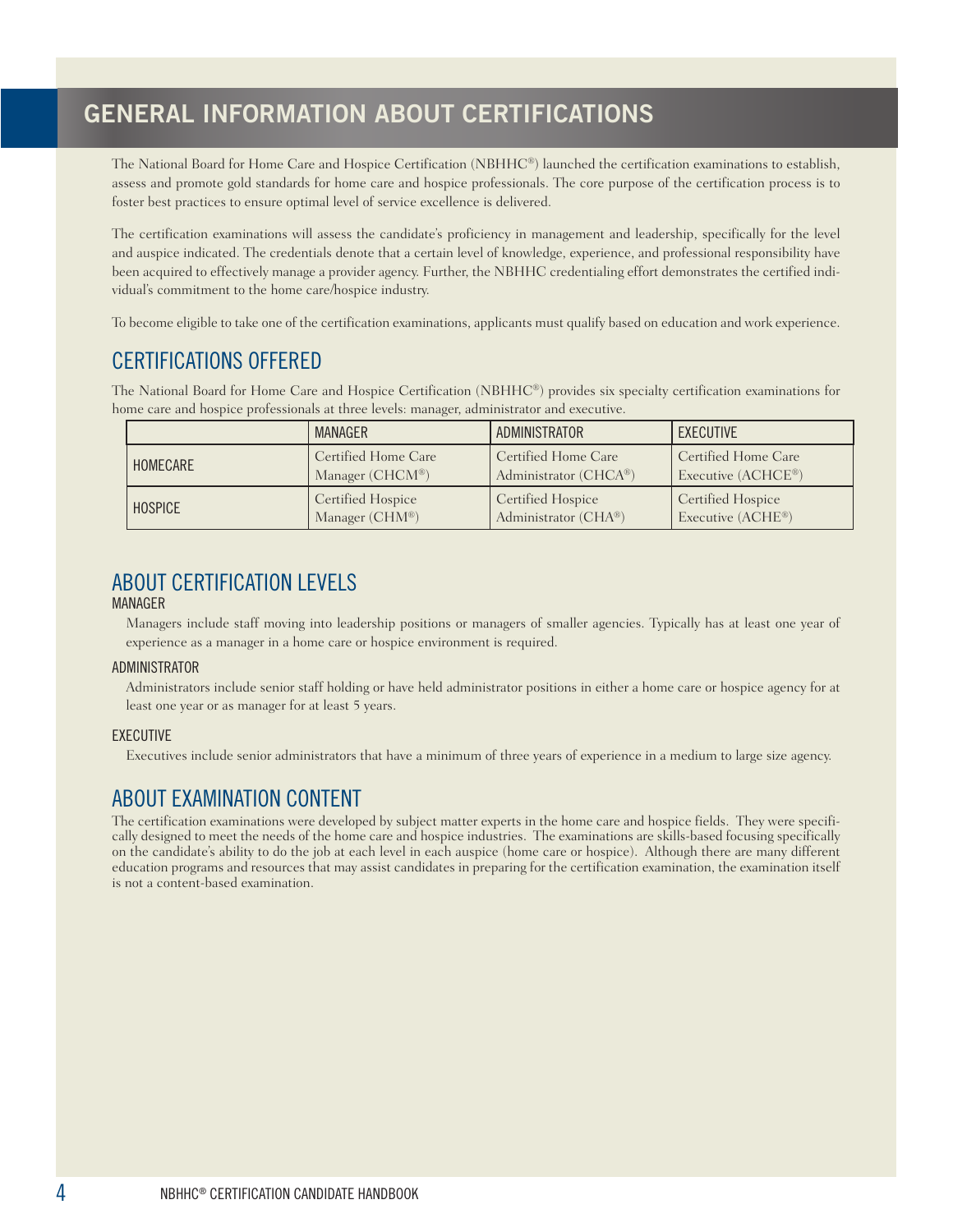## HOW TO BECOME CERTIFIED

Getting certified is a two-part process. Candidates must submit a formal application (included in this Handbook) to demonstrate eligibility to sit for one of the examinations. Once the applicant is deemed eligible, the candidate may sign up to take the examination. The candidate's application is valid for twelve months from the date of approval to register and take the selected examination. The candidate must successfully pass that examination covering the functions performed in the specified credential (see examination blueprint). There are two options for taking the examination; onsite testing (paper and pencil) or computer based testing (electronically at Pearson VUE testing centers). The application deadlines vary depending on whether it is an onsite testing (see page 8) or computer based testing (see page 11).

Applications are reviewed after each application submission deadline. Applications received after the published deadline will be processed for the next examination offering. For application deadlines, see below or visit the NBHHC® website at www.nbhhc.org.

| <b>COMPUTER BASED TESTING</b> |                        |                 |               |                  |  |
|-------------------------------|------------------------|-----------------|---------------|------------------|--|
| <b>TESTING SCHEDULE</b>       | <b>WINTER</b>          | <b>SPRING</b>   | <b>SUMMER</b> | FALL             |  |
| Application Deadline          | January 21             | April 8         | July 22       | October 21       |  |
| 2022 Test Window*             | February 1-28          | April 15-May 11 | August 1-31   | November 1-30    |  |
|                               | <b>ON-SITE TESTING</b> |                 |               |                  |  |
| <b>TESTING SCHEDULE</b>       |                        | <b>MANAGER</b>  | ADMINISTRATOR | <b>EXECUTIVE</b> |  |
| Application Deadline          |                        | March 4         | July 8        | TBD              |  |
| 2022 Test Date                |                        | March 18        | July 22       | <b>TBD</b>       |  |

\*Candidates may schedule to take the examination any day within this period at a Pearson VUE local testing center (based on testing location availability).

## ELIGIBILITY REQUIREMENTS AND APPLYING FOR THE EXAMINATIONS

Candidates must qualify for the level and auspice they are applying for in order to participate in that particular examination. There are three different levels of certification in each auspice. Please make sure you meet the minimum requirements for each level in each auspice before you submit your application as the application fee is non-refundable.

Please note that the experience must be in the auspice of which the candidate is applying for certification. In addition, *candidate must have been employed in a manager or leadership position in the auspice of desired certification for a minimum of 12 out of the last 48 months. The candidate must demonstrate through the application process that s/he has the minimum number of years of experience required for his/her education level in order to qualify.*

|                                 | <b>MANAGER</b><br><b>ELIGIBILITY</b>                                                                                                | ADMINISTRATOR<br><b>ELIGIBILITY</b>                                                                                                                                                                       | <b>EXECUTIVE</b><br><b>ELIGIBILITY</b>                                                                                  |
|---------------------------------|-------------------------------------------------------------------------------------------------------------------------------------|-----------------------------------------------------------------------------------------------------------------------------------------------------------------------------------------------------------|-------------------------------------------------------------------------------------------------------------------------|
| <b>BACHELORS/MASTERS DEGREE</b> | At least 1 YEAR SUPERVISOR/<br>MANAGER experience with<br>degree.                                                                   | At least 5 YEARS<br><b>SUPERVISOR/MANAGER</b><br>experience with degree<br>OR<br>At least 1 YEAR<br>ADMINISTRATOR experience<br>with degree.                                                              | At least 3 YEARS<br>ADMINISTRATOR experience<br>with degree.                                                            |
| ASSOCIATES DEGREE               | At least 2 YEARS<br><b>SUPERVISOR/MANAGER</b><br>experience with degree.                                                            | At least 7 YEARS<br><b>SUPERVISOR/MANAGER</b><br>experience with degree<br>OR<br>At least 2 YEARS<br>ADMINISTRATOR experience<br>with degree.                                                             | At least 4 YEARS<br>ADMINISTRATOR experience<br>with degree.                                                            |
| HIGH SCHOOL DIPLOMA             | At least 3 YEARS<br><b>SUPERVISOR/MANAGER</b><br>experience with diploma or<br>professional licensure in a<br>health-related field. | At least 9 YEARS<br><b>SUPERVISOR/MANAGER</b><br>experience with diploma<br>OR<br>At least 3 YEARS<br>ADMINISTRATOR experience<br>with diploma or professional<br>licensure in a health-related<br>field. | At least 5 YEARS<br>ADMINISTRATOR experience<br>with diploma or professional<br>licensure in a health-related<br>field. |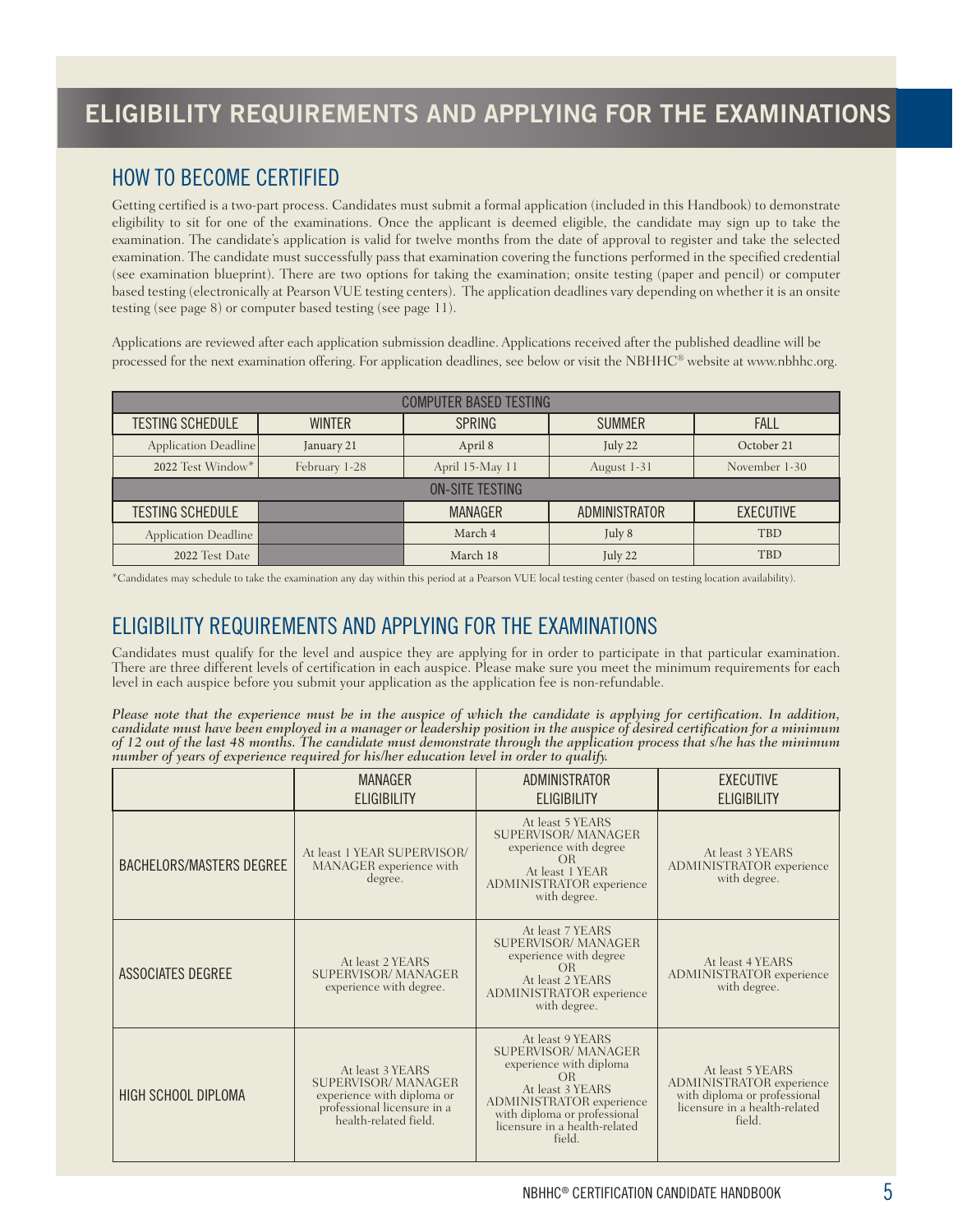## APPLICATION INSTRUCTIONS

All documentation submitted including the application form will become the property of NBHHC. Please make a copy of your completed application for your record. Under no circumstances will the documents be returned back to the applicant. To ensure confidentiality of your information and delivery of your application, it is recommended that a reliable source of delivery service with a tracking system is used when sending in applications. Submit completed applications to:

NBHHC Certification Application 3780 Rosin Court, Suite 190 Sacramento, CA 95834

Telephone: 916-262-6800 Fax: 916-641-5881 Email: certification@nbhhc.org Website: www.nbhhc.org

## APPLICATION POLICIES AND PROCEDURES

Please adhere to the following guidelines when submitting your application for review:

- Submit the completed application form, fee payment and supporting documentation to NBHHC by the published application deadline date that corresponds with the examination you wish to take. It is the responsibility of the applicant to meet all scheduled deadlines.
- Applications must be filled in completely (and legibly), or they will not be processed or reviewed. Applicant will be notified of the status of their application via email to the address provided.
- Application fee must be received with application paperwork, or the application will not be processed.
- Supporting documents must accompany application. All transcripts, diplomas, or certificates of completion must be submitted with the application form.
- Applications received after the published deadline will be processed for the next examination offering.
- To confirm NBHHC's receipt of your application, please make sure to include a stamped/self-addressed postcard that may be returned as confirmation that the NBHHC office received the application OR an email address where you want notification of your application status to be sent. Please add NBHHC's email (certification@nbhhc.org) to your safe email recipient list.
- If you do not receive a notice of your application status by the examination registration date, please contact the NBHHC office at certification@nbhhc.org or (916) 262-6800.

#### APPLICATION FEE

- The application fee entitles the applicant to a review of their application by NBHHC to determine eligibility.
- The certification application fee is non-refundable and non-transferable (NO EXCEPTIONS).
- Once your application is approved, your eligibility status is valid for one year from the date of approval.

#### APPLICATION REVIEW

Applications received will be reviewed by NBHHC to determine an applicant's eligibility to take the certification examination. Applicants will be notified of their application status via email approximately two-four (2-4) weeks from submission. This correspondence will include examination registration instructions. Once a candidate has received notification of eligibility, he/ she must then register and pay the examination fee by the deadline date in order to take the certification examination.

#### DENIAL OF ELIGIBILITY

Applicants may receive a notice of denial for any of the following reasons:

- If applicant has insufficient experience based on their application.
- If application is incomplete, illegible or not signed.
- If there is misrepresentation, insufficient or no supporting documentation of education.

If an applicant is deemed ineligible to take the certification examination, NBHHC will send notification via email indicating the areas of the application where the candidate did not meet minimum qualifications per reviewer. Applicants who reapply must submit a new, updated and completed application and application fee.

#### APPLICATION APPEALS PROCESS

An applicant who receives notice they are ineligible to take the certification examination due to insufficient experience may (within fourteen (14) calendar days of the notice) appeal the results in writing to the NBHHC. An appeal is a letter addressed to the Chair of the NBHHC c/o the Education Director at the NBHHC address. Appeals can also be accepted via email: certification@nbhhc.org or fax (916) 641-5881. The appeals process allows the applicant an opportunity to provide an explanation of areas where the reviewer indicated insufficient experience. It is also an opportunity for the applicant to submit any missing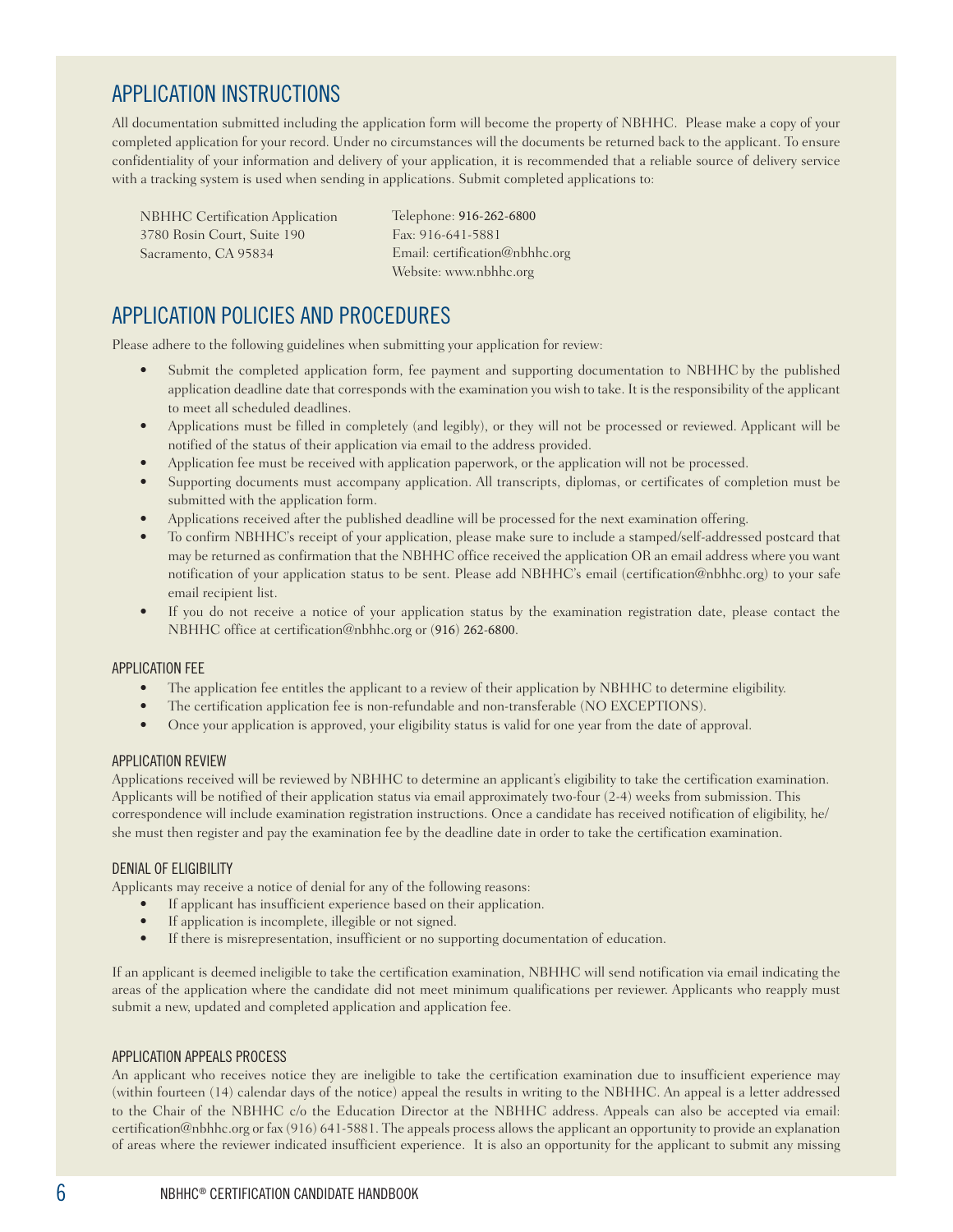documentation that was previously omitted or to submit new items for consideration. The appeals process is not allowed for applicants who are ineligible because their application had missing pages or if information was misrepresented in the application.

#### CANDIDATE CONFIDENTIALITY

In order to ensure confidentiality of the applicant's information and candidate status, all communication regarding the applicant's status is communicated directly to the individual via email to the address provided in the application. Application review results are not provided over the phone or to any third party.

#### CERTIFICATION FEES

#### EXAMINATION REGISTRATION FEE

The certification examination registration fee entitles candidates to take one certification examination, receive one score report and one copy of the certification certificate upon receiving a passing score.

#### CERTIFICATION FEES AND REFUND POLICIES

Fees must be prepaid by credit card or check. If paying by credit card, form must be filled out completely including cardholder signature.

| <b>INITIAL CERTIFICATION FEES</b>          | <b>FEE RATE</b> |
|--------------------------------------------|-----------------|
| Application Submission Fee:                | \$99            |
| <b>Examinations Registration Fee:</b>      | \$499           |
| <b>Examinations Cancellation Fee:</b>      | \$199           |
| Examinations Hand Re-scoring Fee:          | \$99            |
| <b>RENEWAL FEES</b>                        | <b>FEE RATE</b> |
|                                            |                 |
| <b>Renewal Application Submission Fee:</b> | \$99            |
| Renewal Fee:                               | \$299           |

*\* Certifications expired for more than one (1) year are not eligible for renewal.*

*\* All fees are subject to change at any time. Fees are non-refundable and non-transferable.*

Fee Payment Policy: All returned checks will be subject to a \$25.00 service charge per item. If the check does not clear, NBHHC will only accept a money *order or credit card. All outstanding balances must be paid upon submission of application.* 

- Payment of **Renewal Late Fee** is required if the renewal application is received by NBHHC post expiration date through one (1) year after certification expiration.
- After one (1) year from certification expiration, the certification is ineligible for renewal. To obtain a new certification the candidate must follow the initial certification process. (See page 5 of Candidate Handbook for eligibility requirements and applying for examination.)

## PREPARING FOR THE EXAMINATION

The examinations are skills-based focusing specifically on the candidate's ability to do the job at each level (in each auspice). Although there may be education programs and resources available that may assist the candidate in preparing for the examination, the examination itself is not a content-based examination. Therefore, the candidate is encouraged to take the following steps to prepare for the examination.

#### 1) Study the domains identified in the examination blueprints.

There is an examination blueprint for each certification program. Each of the examination blueprints identifies the major content areas relevant to the responsibilities of each professional credentialing level: manager, administrator, and executive. The blueprints are included in this handbook as supplemental material to be used as a tool. It will give candidates an idea of what subjects they should focus on when preparing to take the certification examination.

#### 2) Network with other candidates and form study groups.

There are a number of ways to connect with other candidates. You can connect with them at events or connect with them through social media.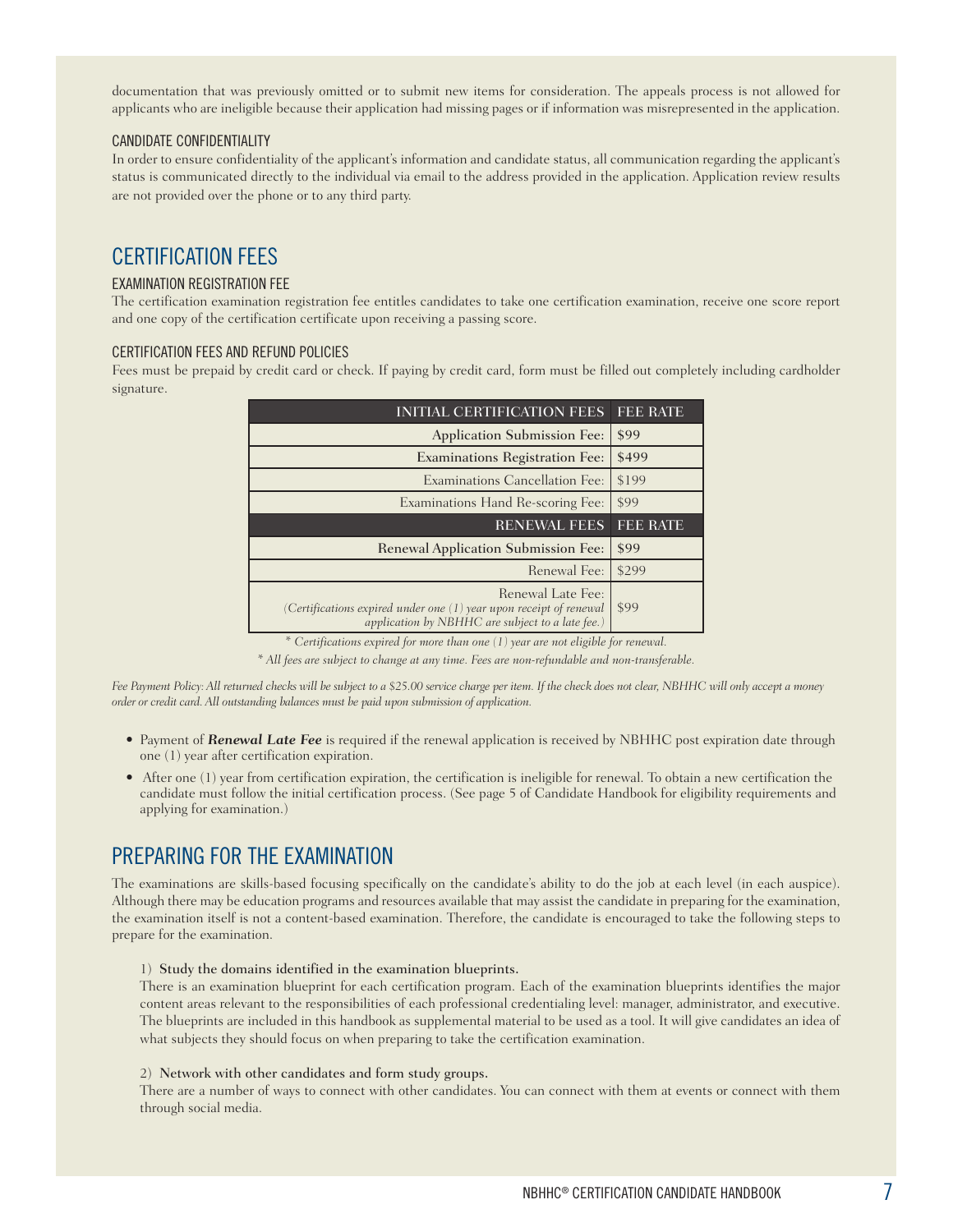# **SCHEDULING YOUR EXAMINATION**

The certification examinations are administered in two ways: 1) On-site testing (offered in conjunction with CAHSAH's Certificate Programs) and 2) Computer-Based Testing (CBT). Each candidate goes through the application process for approval by NBHHC to be deemed eligible to take an examination. Once NBHHC approves a list of candidates eligible to take the exams, NBHHC will forward the list to the testing company to administer and deliver the examination either at NBHHC designated locations or Pearson VUE's testing center locations.

## ONSITE TESTING

#### REGISTERING AND LATE REGISTRATION

Exams are only open to candidates who have been deemed eligible. Registering for the exam is a two-step process.

- 1) Candidates must turn in a completed application form with application fee to NBHHC. (For detailed information regarding this step - please see "Application Policies and Procedures" section).
- 2) Upon receiving notification of status, candidates should take the following next steps:

a. If candidate is deemed eligible, candidate will receive an approval confirmation letter via email. The approval confirmation letter will contain an examination registration form and an approval code. Please use this approval code to fill out your exam registration form and send to NBHHC along with the appropriate exam fee.

b. If candidate is deemed ineligible, candidate will need to resubmit another application form when they have met the necessary requirements.

Once NBHHC receives and processes the candidate's exam fee, candidate will be notified via email of their confirmation with exam date and location.

#### LATE ARRIVAL FOR REGISTRATION

If a candidate arrives more than 15 minutes late, the candidate will be denied entrance to take the certification examination. There are no refunds for late arrivals and no-shows. All fees will be forfeited.

#### CERTIFICATION AND CONFIDENTIALITY AGREEMENT

Each candidate will be asked to sign a confidentiality agreement form. All content, specifically questions, answers and diagrams of the certification exams are the proprietary and confidential property of NBHHC. They may not be copied, reproduced, modified, published, uploaded, posted, transmitted, shared, or distributed in anyway without the express written authorization of NBHHC. Candidates who sit for NBHHC certification exams must agree they have read and will abide by the terms and conditions of the NBHHC Certification and Confidentiality Agreement before beginning the certification exam. The agreement applies to all exams. Signing and adhering to this agreement is required to be officially certified and to maintain valid certification. Candidates must first accept the terms and conditions of the NBHHC Certification and Confidentiality Agreement during the registration process and again prior to testing. Failure to accept the terms of this Agreement will result in a terminated exam and forfeiture of the entire exam fee.

## EXAMINATION DAY

#### CHECK-IN

The registration process for an exam begins at 8:00 am. Candidates are encouraged to arrive at least 30 minutes prior to the designated start time (9:00 am). A roster check-off process would follow. If the candidate does not have sufficient ID (primary/ secondary/or other materials), the candidate will be turned away. Candidates are to provide two forms of valid ID, one primary with a photo and signature, one secondary with a signature.

#### THE FOLLOWING IDS MEET THE PRIMARY ID REQUIREMENTS:

- Government-issued driver's license
- State/national identification card
- Passport\*
- Military ID\*
- Alien registration card (green card, permanent resident visa)
- U.S. Passport card
- U.S. Dept. of State Driver's License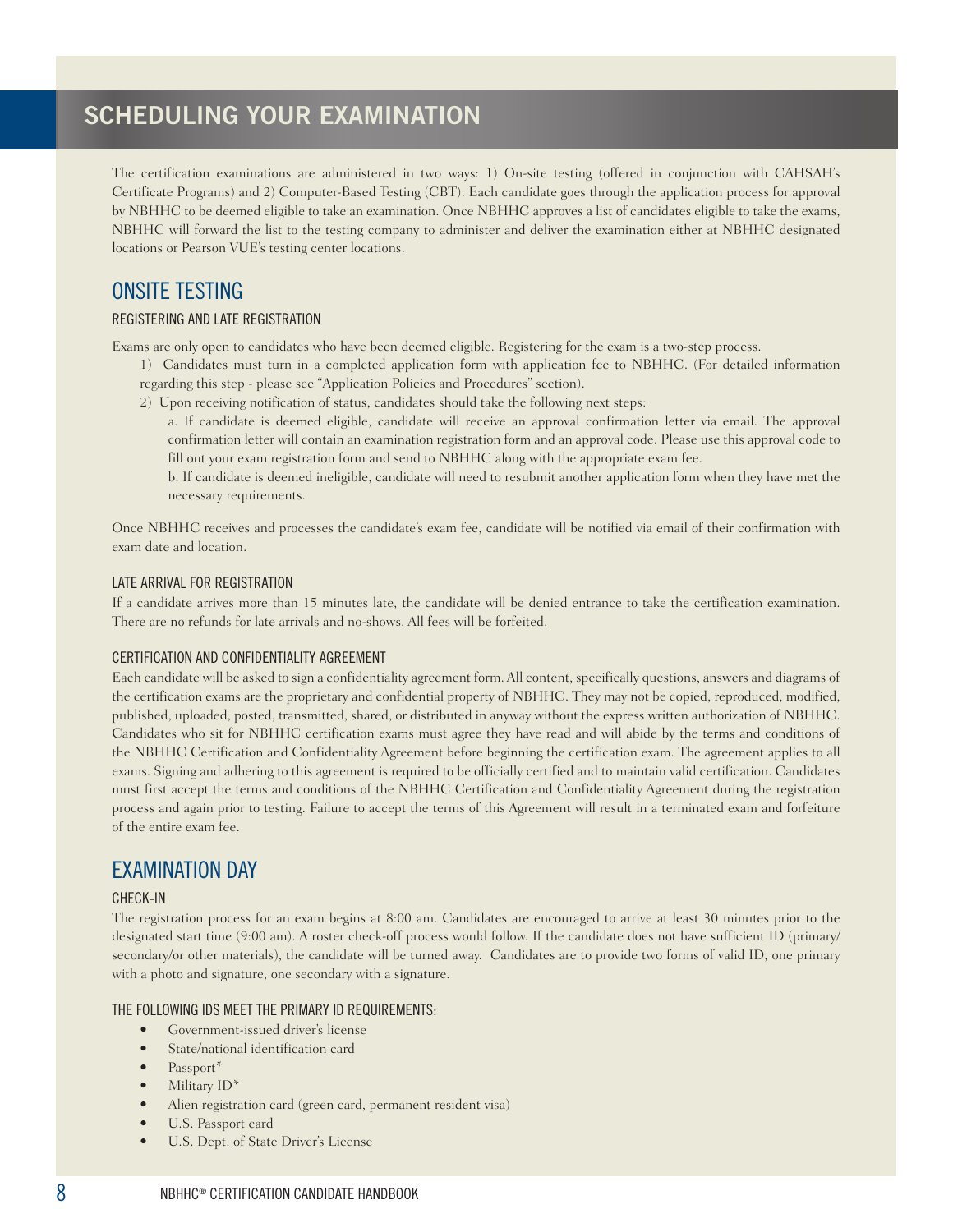*\* The primary ID must contain a photo & signature unless the signature is embedded in the identification. When this occurs candidate must present another form of signature identification from the primary or secondary list.*

#### THE FOLLOWING IDS MEET THE SECONDARY ID REQUIREMENTS:

- Any ID on the primary list
- Social Security card
- Credit/bank ATM card (signature required).

*Note: At the time of registration, candidates will be given an Admission/ID Form containing their name and ID number that corresponds to the ID number on line they signed on the registration form. Candidates will be instructed to fill out the Admission/ID form with the mailing address they want NBHHC to use when mailing their score reports. IMPORTANT: Make sure that your handwriting is legible and clear and also make sure that the correct mailing address is written on the form. Candidates will need to use the Admission Form containing their ID number for reference when filling out their answer sheets and will be instructed to return it with their exam materials.* 

Once signed in to the exam room, candidates will get an exam score sheet and booklet.

Candidates should NOT open their exam booklets until instructed by the exam supervisor. Once candidate enters the testing room, candidate may not leave until the exam has started. Before the exam is administered, the exam proctor will review the rules to follow while the test is in progress.

#### NO OUTSIDE MATERIALS

Books, portfolios, pamphlets, notes or paper of any kind are strictly prohibited in the designated testing area. Cell phones, pagers, purse, and personal belongings should be placed in a designated area determined by the exam proctor and can be picked up once the candidate has finished the exam and leaves the room. NBHHC and exam proctors are not responsible for lost or stolen personal belongings. Candidates who bring personal belongings into the testing room do so at their own risk.

Note: On-site examinations are paper-based and all candidates will be given a #2 pencil to use. You will not need any notepaper as you can write in your exam booklet.

#### EXAMINATION

Candidates will be allowed 2 hours to complete the examination. All certification exams contain 80-100 questions. There is no penalty for guessing on the examination. Candidates must make sure that all answers are marked on their answer sheet before turning in their materials. Candidates will be provided a comment form if they have questions regarding a particular question and will be given this form after they have finished the exam and turned in their answer sheet. There will not be any questions answered regarding interpretations of questions or defining of any words. If there are typographical errors, or the printing of words is not clear during the exam, the exam proctor may assist candidates with these issues only. Candidates are encouraged to answer all questions to the best of their abilities.

#### FILLING OUT ANSWER SHEET

Although candidates may circle answers or mark in their exam books, please be advised that all answers must be entered in your answer sheet before time is called. No extra time is provided to transfer answers from your exam book to your answer sheet after time has been called. Also, please be advised that any question with more than one answer selection will be scored incorrect.

#### SMOKING, REFRESHMENTS, BATHROOM

No smoking or refreshments will be permitted during the examination. Candidates may not place calls on their cell phone before they finish the exam. *Only one (1) candidate at a time will be allowed to use the restroom.* Candidates can go to the restroom by a sign-in/sign out sheet administered by the exam proctor. There are no scheduled bathroom breaks during the exam. The exam is designed to be taken without interruptions. For instance, when a candidate is dismissed to use the restroom or get a drink of water, they must place their answer sheet inside the examination booklet and leave them there until they come back. Candidates are asked to take care of any personal needs before entering the examination room.

#### **CHEATING**

Candidates must be aware that any cheating, including talking, giving, or receiving any help, or copying or retaining any test questions will result in their exam papers confiscated and a score of zero assigned to them.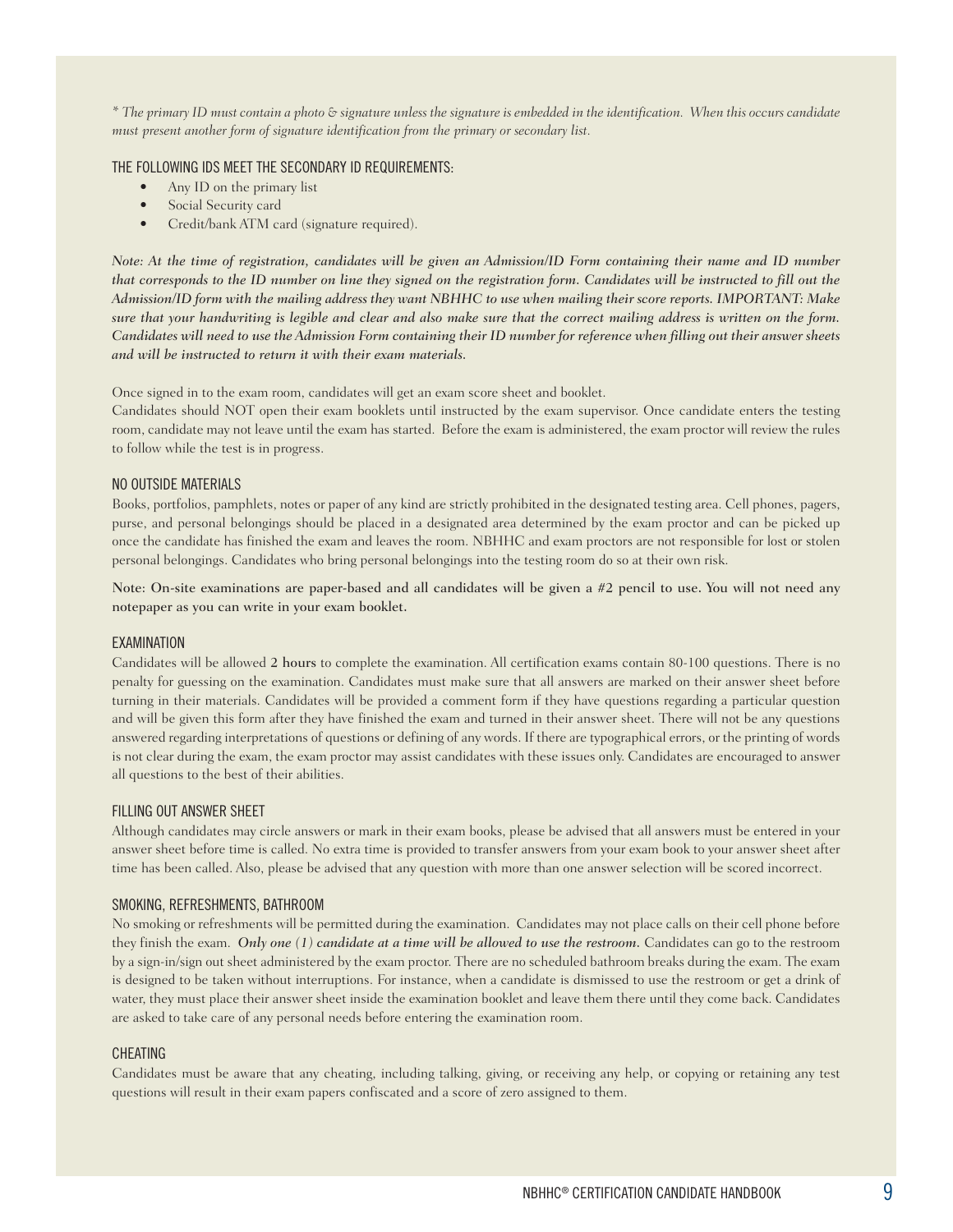#### UNALLOWED BEHAVIOR

Candidates who conduct the following types of behavior will be dismissed from the test-taking venue and the scores will not be allowed. Examples of misconduct include, but are not limited to:

- Using electronic communication equipment (e.g., PDAs, cell phones)
- Giving or receiving help during the examination
- Committing fraud by attempting to take the exam for someone else
- Using notes or aids that are not allowed
- Attempting to copy or remove test materials
- Engaging in abusive, disturbing or uncooperative behavior.

#### EXAM CANCELLATION POLICY

All cancellation requests must be made in writing. NBHHC reserves the right to deny refunds. Requests made in writing and submitted via mail, fax or email at least 30 calendar days prior to the day of the examination will be refunded the fee minus the cancellation fee (\$99 for members, \$199 for non-members). NBHHC cannot postpone registrations for the examination and/or transfer fees to future examinations. Candidates will not be able to change an examination location less than thirty (30) calendar days prior to a scheduled examination. *Cancellations made less than thirty (30) calendar days prior to the examination and no-shows on the day of the examination will result in forfeiture of the entire examination fee.*

Exceptions to the Cancellation Policy: NBHHC recognizes that serious issues may arise that could prevent a candidate from canceling their registration within the timeframe prescribed above. There are four acceptable reasons for canceling from the exam less than thirty (30) calendar days prior to the examination date:

- Serious illness either you or an immediate family member (spouse, child, parent, etc.)
- Death in the immediate family
- Court appearance or jury duty
- Unexpected military duty call-up

A candidate who fails to appear for a scheduled examination due to one of the reasons listed above must submit the reason for failing to appear in writing to NBHHC within seven (7) calendar days following the scheduled examination date. The written request must be accompanied by meaningful documentation supporting the claim that the situation physically prevented the candidate from taking the examination on the scheduled date, at the scheduled examination location, through no fault on the part of the candidate.

Upon review of the written request and accompanying documentation, approved requests will be issued a refund less the applicable cancellation fee. NBHHC reserves the right to request further evidence to support the reason for failing to appear. If a reason is accepted, the candidate's examination fee will be refunded via the original method of payment less the applicable cancellation fee. The candidate must re-register and re-pay the full examination fee for a future examination that occurs within the candidate's remaining eligibility period.

#### ACCOMMODATIONS FOR CANDIDATES WITH DISABILITIES AND OTHER SPECIAL CONSIDERATIONS

If you need an accommodation as defined by the Americans with Disabilities Act, please contact NBHHC prior to the program at certification@nbhhc.org.

#### RESCHEDULING AN EXAM

Exam appointments can be rescheduled without penalty as long as it is done in writing 30 days before the exam date. If the request is received within 30 days of the exam date, all exam fees will be forfeited. Once the fees are forfeited, candidates must register for the exam and resubmit fees for a new exam appointment. Candidates who do not cancel their scheduled exam appointment risk forfeiting the applicable fees.

#### DATES AND LOCATIONS

To get a schedule of our upcoming certification examinations dates, please see below or go to http://www.nbhhc.org

| <b>COMPUTER BASED TESTING</b> |                        |                 |               |                  |  |
|-------------------------------|------------------------|-----------------|---------------|------------------|--|
| <b>TESTING SCHEDULE</b>       | <b>WINTER</b>          | <b>SPRING</b>   | <b>SUMMER</b> | <b>FALL</b>      |  |
| Application Deadline          | January 21             | April 8         | July 22       | October 21       |  |
| 2022 Test Window*             | February 1-28          | April 15-May 11 | August 1-31   | November 1-30    |  |
|                               | <b>ON-SITE TESTING</b> |                 |               |                  |  |
| <b>TESTING SCHEDULE</b>       |                        | <b>MANAGER</b>  | ADMINISTRATOR | <b>EXECUTIVE</b> |  |
| Application Deadline          |                        | March 4         | July 8        | <b>TBD</b>       |  |
| 2022 Test Date                |                        | March 18        | July 22       | <b>TBD</b>       |  |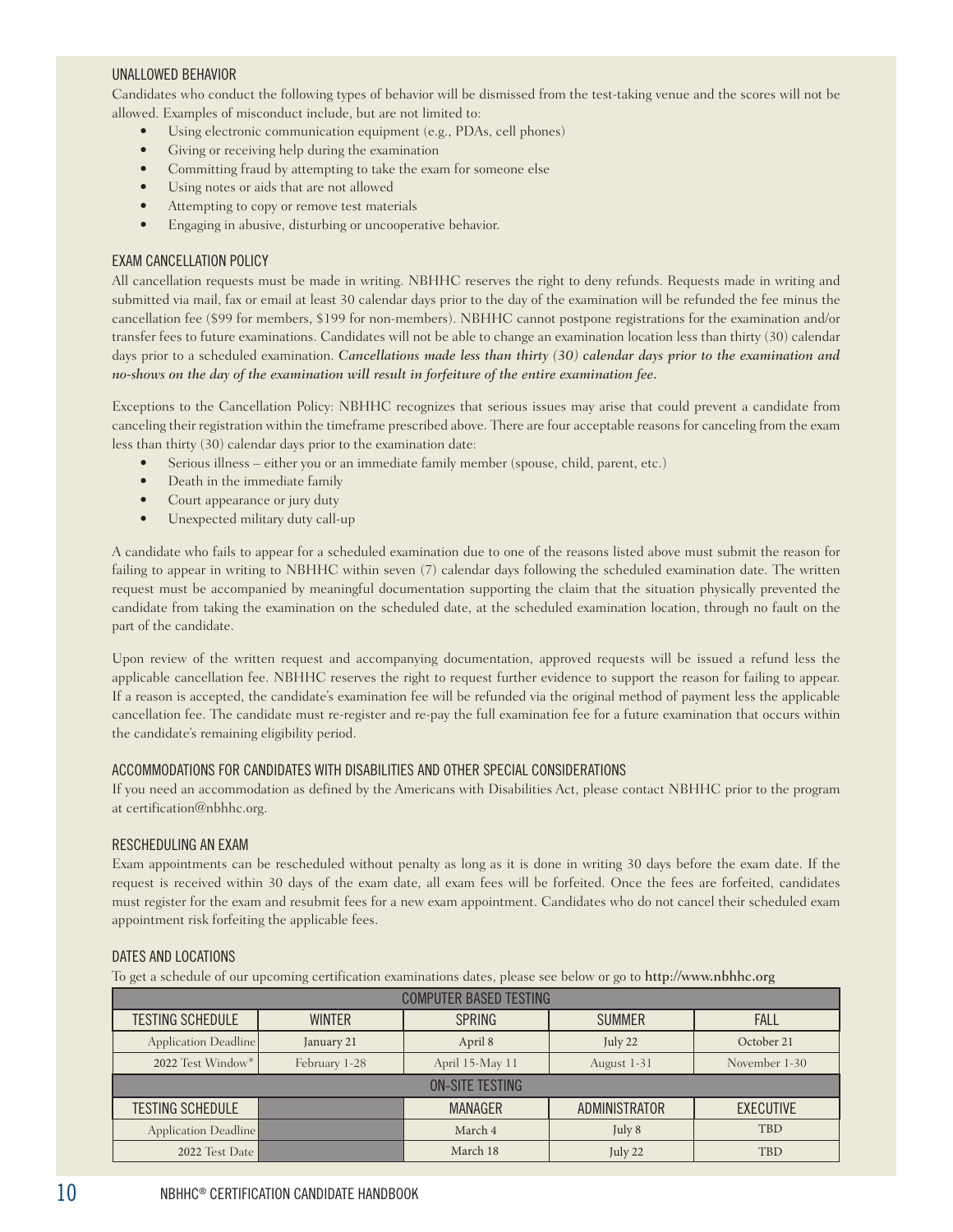## COMPUTER BASED TESTING

Exams are only open to candidates who have been deemed eligible. Registering for the exam is a two-step process:

1) Candidates must turn in a completed application form with application fee to NBHHC. (For detailed information regarding this step - please see "Application Policies and Procedures" section).

2) Upon receiving notification of status, candidates should take the following next steps:

a. If candidate is deemed eligible, candidate will receive an approval confirmation letter via email. The approval confirmation letter will contain an examination registration form and an approval code. Please use this approval code to fill out your exam registration form and send to NBHHC along with the appropriate exam fee. After submission of exam registration form, candidate will receive an exam registration confirmation letter via email, which will provide instructions on how to register for the computer based testing. Candidate will have the option of choosing a conveniently centered testing location on a date and time within the testing window period (based on testing location availability). b. If candidate is deemed ineligible, candidate will need to resubmit another application form when they have met the necessary requirements.

The National Board for Home Care and Hospice Certification contracts with Professional Testing to coordinate computer based testing through Pearson VUE, the global leader in technology-enable testing and assessment services to administer and deliver the examinations. When Pearson VUE receives an inquiry from NBHHC with its list of eligible candidates for examinations, Pearson VUE will register and schedule the Candidate to take the examination.

#### REGISTERING AND LATE REGISTRATION

Registering with Pearson VUE is detailed in the following activities for all candidates to follow:

- Pearson VUE's website: www.pearsonvue.com is available twenty-four (24) hours a day, seven (7) days a week, or toll-free - call in number which accesses Pearson VUE's customer service center. Telephone access to Pearson VUE's customer service center is available within the United States and Canada between the hours of 7:00 a.m. to 7:00 p.m. (Central Time), Monday through Friday.
- Pearson VUE provides information to test candidates regarding examination availability, examination dates and times, and Testing Center locations for NBHHC's certification examinations.
- Pearson VUE provides examination appointments on a first-come, first-serve basis. Pearson can only answer questions about the examination process and examination administration at its testing center locations. Under no circumstances shall Pearson VUE discuss the eligibility status of candidates. NBHHC is solely responsible for eligibility.
- Any questions regarding eligibility requirements of candidates is the sole responsibility of NBHHC and NBHHC only.
- An examination appointment confirmation letter will be sent to candidate via e-mail by Pearson VUE (Correspondence sent by Pearson VUE to candidate confirms the time, date, and location of test administration appointment). The confirmation includes directions to test center and contact information.

#### LATE REGISTRATION/NO-SHOW

Candidates who change or cancel an appointment less than one (1) business day prior to the existing exam appointment or do not show up at the test center for their exam will forfeit 100% of the test administration fee.

#### CHECK-IN

Pearson VUE will process candidates for testing by:

- Verifying each test candidate's identity from two (2) valid forms of identification. One form of identification will be a valid photo identification card and the other form will be an identification card displaying the candidate's signature.
- Pearson Professional Centers (PPC) will utilize digital photograph, electronic signature and palm vein capture for identity verification and security within the test center.

#### EXAMINATION DAY

You will take your examination using Computer Based Testing (CBT) technology. Pearson VUE will administer the examination and candidates should follow the testing center procedures and process when taking the exams.

#### EXAM CANCELLATION POLICY

Candidates who change or cancel an appointment less than one (1) business day prior to the existing exam appointment or do not show up at the test center for their exam will forfeit 100% of the test administration fee.

#### RESCHEDULING AN EXAM

Candidates may cancel or reschedule with no penalty up to one (1) business day in advance of the existing appointment. Candidates who change or cancel an appointment less than one business day prior to the existing exam appointment or do not show up at the test center for their exam will forfeit 100% of the test administration fee.

#### TEST CENTERS AND DATES

Pearson VUE will provide and maintain at least two hundred (200) PPC's (Pearson Professional Center, testing centers operated by or on behalf of Pearson VUE) throughout the United States. Pearson VUE testing dates are given to eligible candidates via e-mail.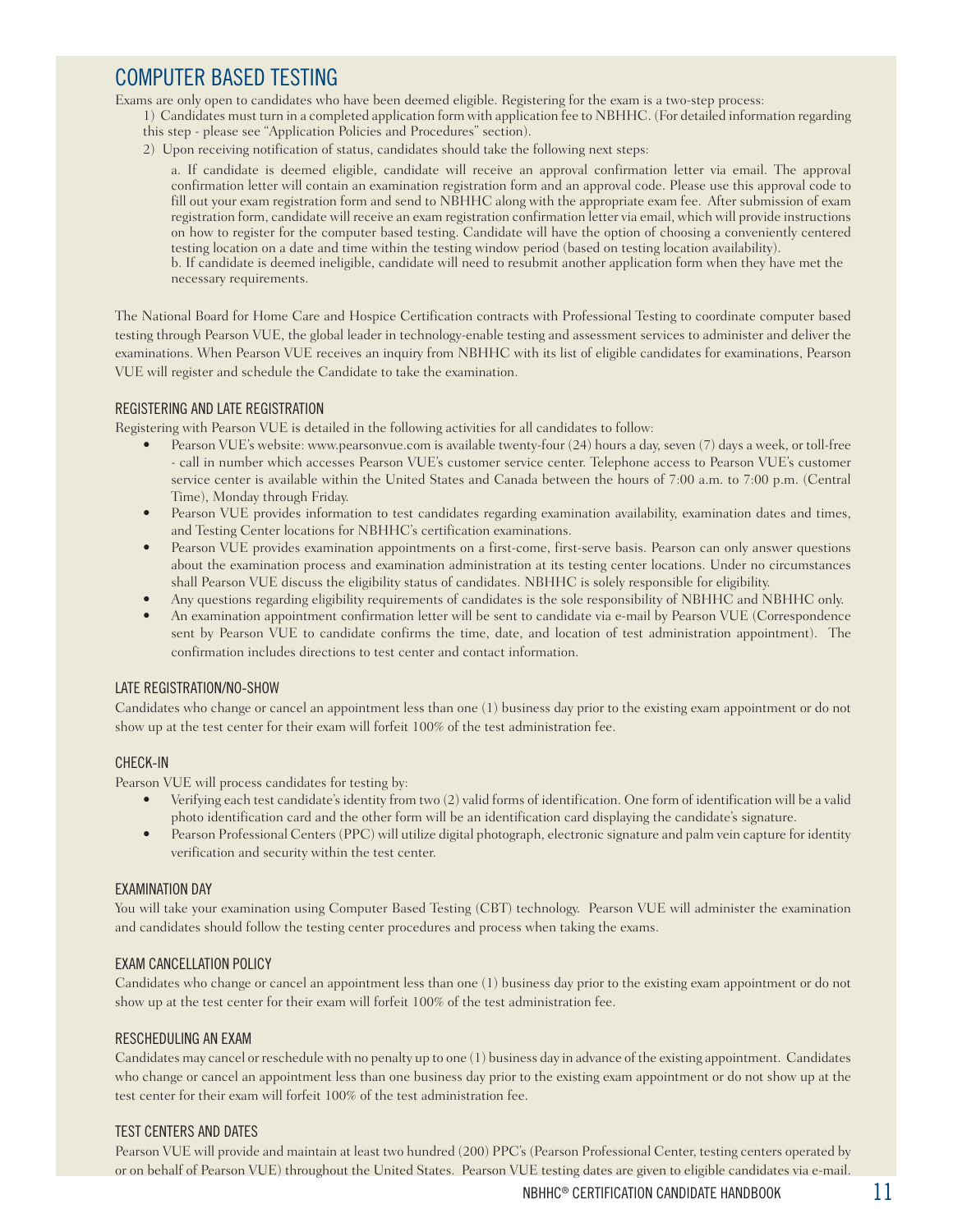## SCORE REPORTING

For the certification examination, there is one reported PASS or FAIL decision score.

Passing candidates receive a score report saying a brief message about achieving a PASSING SCORE; no numerical scale score is reported to passing candidates. If you receive a score report that says PASS, you have mastered the knowledge required at a level judged by NBHHC to represent the minimum to receive the specified credential.

Failing candidates receive a score report with one reported scale score between 200 and 790. Failing candidates receive a score report with YOUR SCORE reported as a number.

## FAILING THE EXAMINATION

If a candidate fails the examination, he/she may register to take it again within the one (1) year eligibility period. The full examination registration fee is due by the scheduled registration deadline for each subsequent registration for an examination.

## EXAMINATION RESULTS NOTIFICATION

The identity and information concerning all applicants and approved candidates is confidential. Information regarding examination results is communicated in writing via U.S. mail directly to the individual. Examination results are never provided over the phone.

The examinees will be notified of their PASS or FAIL status. Numeric scores are not released to passing candidates. Examination results and certificates (for passing individuals) are mailed within eight (8) weeks of the test date or close of testing window.

# **RETAKING THE EXAM**

Certification exams may only be taken once during a testing period. Retaking an exam requires submission of a new application and payment of examination fees. And with each new application submission, candidates will be required to meet the eligibility requirements in effect at the time of submission.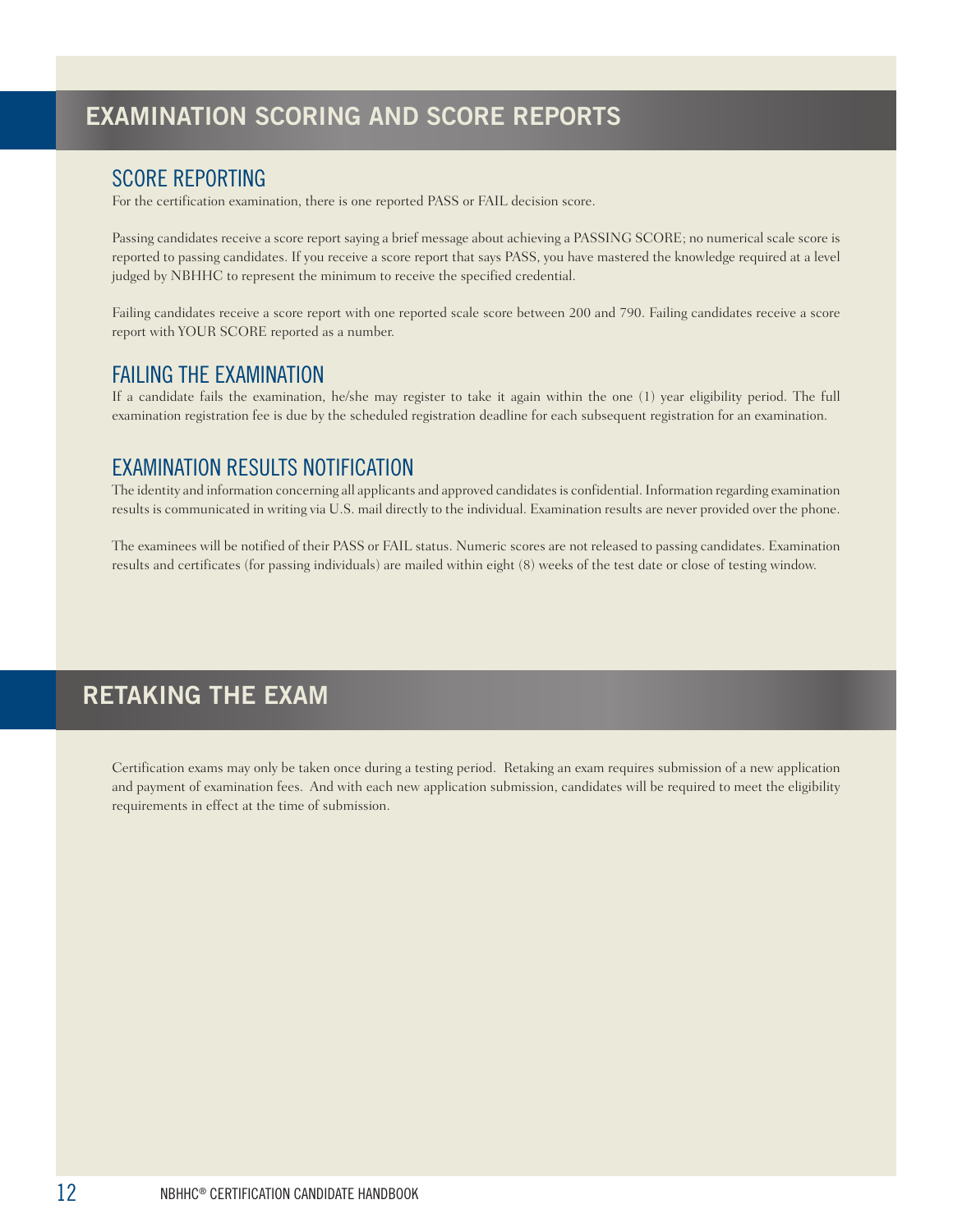# **RENEWAL PROCESS**

The purpose of periodic renewal is to measure continued competence through identification of the individual's dedication to enhance their professional development through continued education. The professional development must demonstrate that the education obtained covers the scope identified in the original content outline of the certification exam.

In order to maintain your certification, you must be renew certification every **four years.** Renewal can be obtained by paying the renewal fee, **and** by the following:

- Renewing certification based on meeting all of the following requirements:
	- Certified professional must have been employed in a management or leadership position in a home care or hospice organization or related field for a minimum of 12 months of the last 48 months. Please note that the experience must be in the auspice of certification.
	- Certified professional must acquire at minimum 50 points total in the following two sections:
		- Section 1: Continuing Education (CE)
			- Provide evidence of a minimum of 36 continuing education hours (36 points) obtained within the last four years. One contact hour (50 minutes) = 1 CE/point. All 50 points can be obtained through CE hours but a minimum of 36 hours is required through CE. All CE obtained through courses must be relevant to the certification content. Other remaining points may be obtained through participation in other activities.
			- A portion of the required points may be acquired in the other activities section. A maximum of 14 points can be acquired in the other activities section.

Section 2: Other Support Activities

- Membership in an industry trade association
- Voluntary leadership position in an industry trade association
- Author of published industry related articles
- Teaching education courses relevant to the industry
- Participation in certification examination activities.

*For more information regarding these specific sections of the renewal requirements, please see the application form.* 

It is the responsibility of the candidate to turn in the completed application and renewal fee within the timeframe required. Candidates are responsible to track their renewal date. Application for renewal and all applicable fees should be sent in prior to the certification expiration date.

PLEASE NOTE: Do not submit proof of CEUs to NBHHC as you earn them. Your CEUs and supporting documentation should be submitted to NBHHC **together** prior to the certification expiration date.

Renewal applications and payments should be sent to:

NBHHC Certification Renewal 3780 Rosin Court, Suite 190 Sacramento, CA 95834

#### HOW TO EARN POINTS TOWARDS RENEWAL

There are several ways you can obtain points towards your renewal. You can earn them by attending educational events from accredited providers or by participating in other supporting activities.

#### EDUCATIONAL EVENTS (SEMINARS, CONFERENCES, WORKSHOPS, AUDIO SEMINARS, ETC.)

One way of earning points is to attend educational events covering topics identified under the examination blueprint. Qualifying CEUs are awarded for educational content only, not for social/networking events, meals or non-educational general sessions. To submit CEUs, simply include them in the Continuing Education Record portion of the Application for Certification Renewal AND you must include a copy of your Certificate of Completion with your Renewal Application.

PLEASE NOTE: Videos, audio CDs, online education and similar formats are considered to be events for purposes of CEU calculation and documentation requirements.

#### OTHER SUPPORT ACTIVITIES

Another way of earning points is to participate in other support activities such as membership in an industry organization/association, voluntary leadership roles in a state trade association, authoring published industry related articles, teaching continuing education courses and certification examination activities.For more information regarding certification renewal activities, please refer to the Certification Renewal Application (see appendix).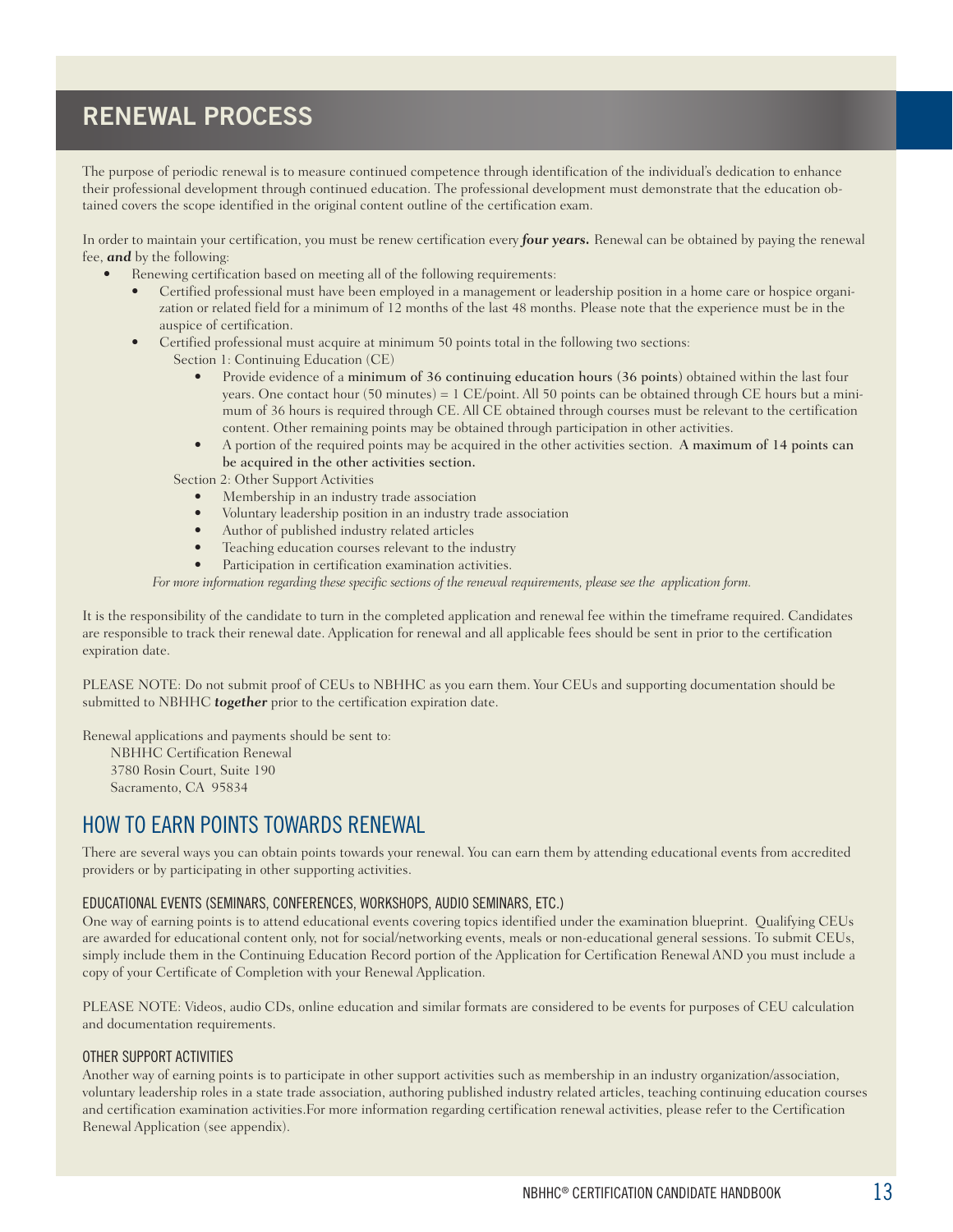## RENEWAL FEES

#### CERTIFICATION FEES AND REFUND POLICIES

Fees must be prepaid by credit card or check. If paying by credit card, form must be filled out completely including cardholder signature.

| <b>RENEWAL FEES FEE RATE</b>                                                                                                                    |  |
|-------------------------------------------------------------------------------------------------------------------------------------------------|--|
| Renewal Application Submission Fee: \\$99                                                                                                       |  |
| Renewal Fee: S299                                                                                                                               |  |
| Renewal Late Fee:<br>(Certifications expired under one $(1)$ year upon receipt of renewal \$99 application by NBHHC are subject to a late fee.) |  |
|                                                                                                                                                 |  |

*\* Certifications expired for more than one (1) year are not eligible for renewal.*

*\* All fees are subject to change at any time. Fees are non-refundable and non-transferable.*

Fee Payment Policy: All returned checks will be subject to a \$25.00 service charge per item. If the check does not clear, NBHHC will only accept a money *order or credit card. All outstanding balances must be paid upon submission of application.* 

- Payment of **Renewal Late Fee** is required if the renewal application is received by NBHHC post expiration date through one (1) year after certification expiration.
- After one (1) year from certification expiration, the certification is ineligible for renewal. To obtain a new certification the candidate must follow the initial certification process. (See page 5 of Candidate Handbook for eligibility requirements and applying for examination.)

## **ATTAINMENT OF CERTIFICATION**

## DISPLAYING THE CERTIFICATION CREDENTIALS

Individuals who earn and maintain their certification in good standing are permitted to use the credentials after their name. In addition, NBHHC will provide an official certificate bearing the credential.

# **REVOKING CERTIFICATION**

Certification may be revoked if any of the following scenarios are met:

- The certified individual had supplied false information or supporting documentation
- The certified individual has engaged in inappropriate conduct during the exam administration or after.
- The certified individual fails to comply with NBHHC's Code of Ethics and/or Standards of Practice.
- The certified individual breaches the Certification and Confidentiality Agreement
- The certified individual is excluded from participating in Medicare

## **NBHHC® WEBSITE**

The NBHHC website is a valuable tool for everyone. It contains useful information, downloadable forms, and a wide-variety of resources for certified professionals and those seeking certification. Candidates are encouraged to utilize the website to find out more about the certification process. The official NBHHC website is located at:

www.nbhhc.org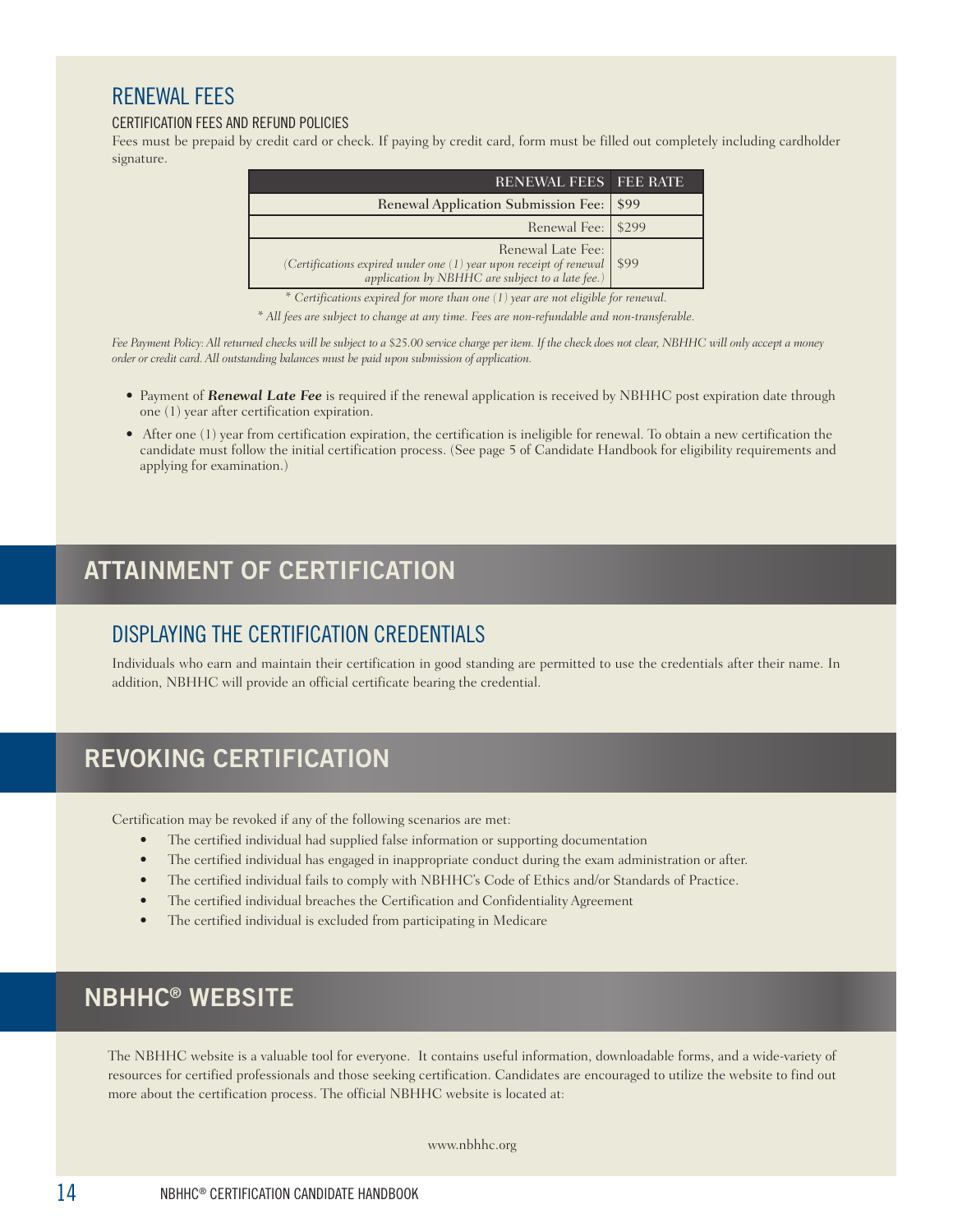# **CONTACTING STAFF**

NBHHC staff can be reached Monday-Friday between 8:00am and 4:30pm Pacific Time at (916) 262-6800. You may also send an email to certification@nbhhc.org. Send all written correspondence to:

> NBHHC Certification Application 3780 Rosin Court, Suite 190 Sacramento, CA 95834

#### MOVING?

The NBHHC makes every effort to keep the most updated mailing addresses of all its certified professionals. If you move or change your mailing address please contact the NBHHC as soon as possible to ensure you stay connected and receive the following important information:

- CEU Status Information
- Certification Program Announcements
- NBHHC Newsletter
- NBHHC Updates

Please call NBHHC at (916) 262-6800 or email certification@nbhhc.org with address changes.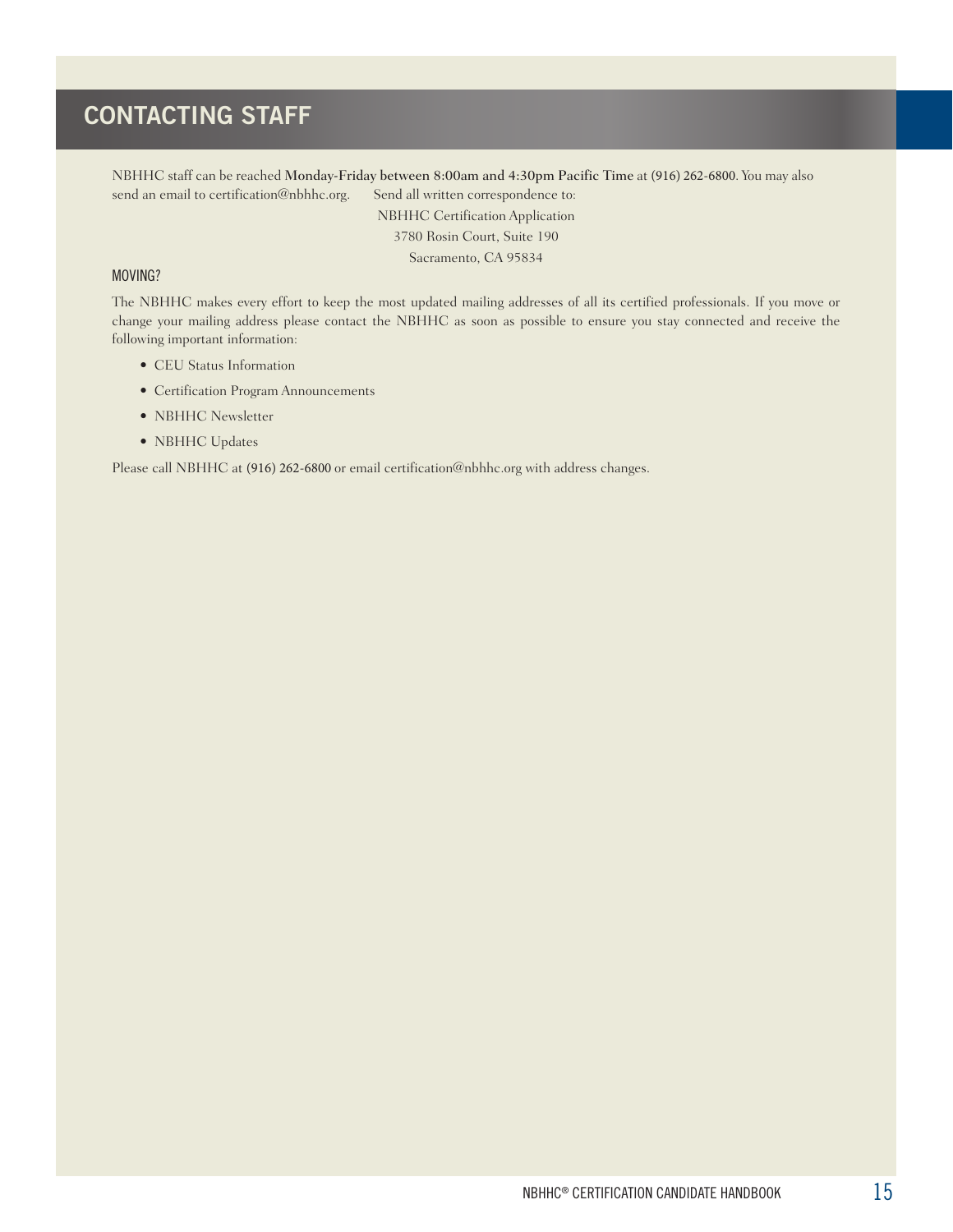# APPENDIX A - CERTIFICATION EXAMINATION BLUEPRINTS

CERTIFIED HOME CARE MANAGER EXAMINATION BLUEPRINT CERTIFIED HOME CARE ADMINISTRATOR EXAMINATION BLUEPRINT CERTIFIED HOME CARE EXECUTIVE EXAMINATION BLUEPRINT CERTIFIED HOSPICE MANAGER EXAMINATION BLUEPRINT CERTIFIED HOSPICE ADMINISTRATOR EXAMINATION BLUEPRINT CERTIFIED HOSPICE EXECUTIVE EXAMINATION BLUEPRINT

# APPENDIX B - NBHHC POLICIES

APPLICATION APPEALS PROCESS CERTIFICATION APPEALS CONFIDENTIALITY POLICY CODE OF ETHICS DISCIPLINARY POLICY

# APPENDIX C - APPLICATION

APPLICATION FOR NBHHC® CERTIFICATION EXAMINATIONS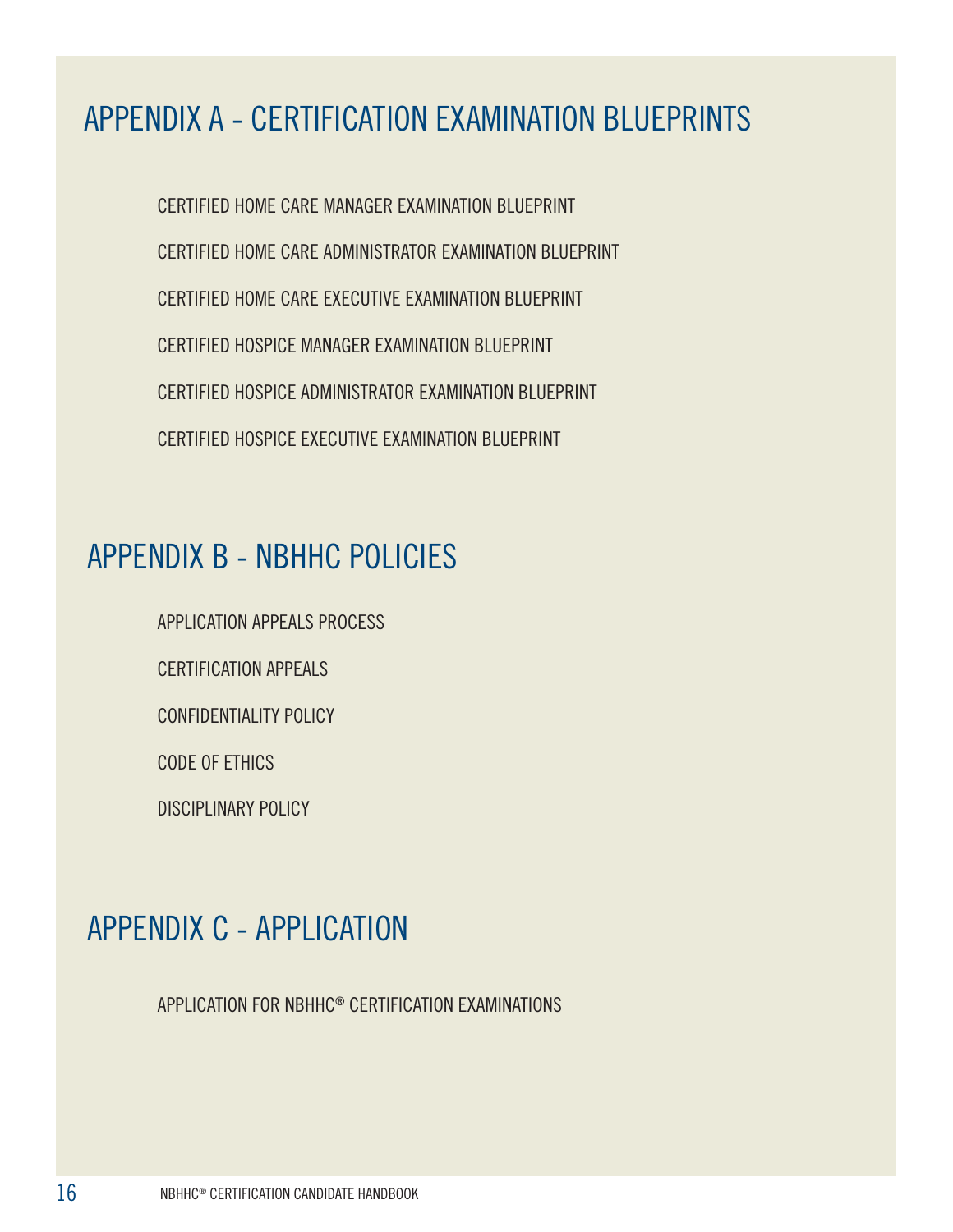## CERTIFIED HOME CARE MANAGER EXAMINATION BLUEPRINT

The blueprint identifies the major content areas relevant to the responsibilities of the home care manager. The percentages of questions on the exam from each of the major content areas are indicated below.

## 1) LEADERSHIP SKILLS (10%)

- a. Team Building
	- (e.g., Understand teamwork concepts)
- b. Communication and Listening (e.g., knowledge of Staff development & training in response to evolving needs)
- c. Conflict Resolution (e.g., Understand employee satisfaction, conflict resolution & staff development)
- d. Staff Development and Training (e.g., conflict resolution techniques.)

## 2) CUSTOMER SERVICE (15%)

- a. Satisfactory Surveys (e.g., Relationship Development and maintenance) (e.g., clients, staff and community)
- b. Relationship Development and Maintenance (e.g., Satisfaction Surveys)

## 3) MANAGEMENT SKILLS (30%)

- a. Time Management (e.g., effective time management practices.) b. Coaching, Counseling and Discipline
- (e.g., knowledge of how to effectively manage employees)
- c. Organization Skills
- d. Interviewing (e.g., understand the questions you are permitted to ask during the interviewing process.)
- e. Employee Performance Evaluations (e.g., elements of employee performance and evaluations)
- f. Communication and Documentation (oral and written) (e.g., understand the best channel of communication in a given scenario: External; Referral, Community - Internal; Staff Relations)
- g. Schedule and Staffing (e.g., understanding efficient staff utilization & scheduling)

## 4) MARKETING AND SALES (5%)

- a. Understand Marketing Plan (e.g., identify key components of Marketing Plan)
- b. Market Definition(s) and Demographics (e.g., knowledge of market characteristics & demographics) c. Company Services and Capabilities
- (e.g., understanding company services & capabilities) d. Potential Client Leads
- (e.g., understanding sales techniques)
- e. Patient Choices
	- (e.g., understanding guidelines for patient choice during discharge to home health)

## 5) REGULATORY PROCESSES FOR HOME CARE AGENCIES (10%)

- a. Scope of Practice
- b. OSHA
- (e.g., Understand relevance of OSHA in home health setting) c. HIPPA
- d. Mastery of COP's
- e. Anti- Kickback

(e.g., understanding Anti-kickback provisions in Home Health)

## 6) FINANCIAL MANAGEMENT AND BUDGETING  $(10\%)$

- a. Overtime Management
- b. Factors that Affect Payroll
- c. Budget
	- (e.g., understanding key components and management of budget & variances)
- d. Supply Costs
- e. Expenses
- (e.g., understanding how to manage & classify expenses) f. Reimbursement Scale

(e.g., understanding PPS reimbursement for Home Health services)

g. Payer Source & Contracts

(e.g., knowledge of payer source and element of contract negotiation)

## 7) HUMAN RESOURCE BASIC PRACTICES AND LAW (15%)

a. Staff Orientation

(e.g., know the components of staff orientation.)

b. Confidentiality

(e.g., know the parameters of sensitive employee information.)

- c. Wages and Benefits
	- (e.g., understand state and federal laws)
- d. Labor Law
	- (e.g., Labor Law basics including FMLA, wage & hour law)

## 8) RISK MANAGEMENT (5%)

- a. Client
	- (e.g., managing & responding to risks related to client care issues)
- b. Financial c. Safety
- (e.g., understanding workmen's compensation)
- d. Human Resources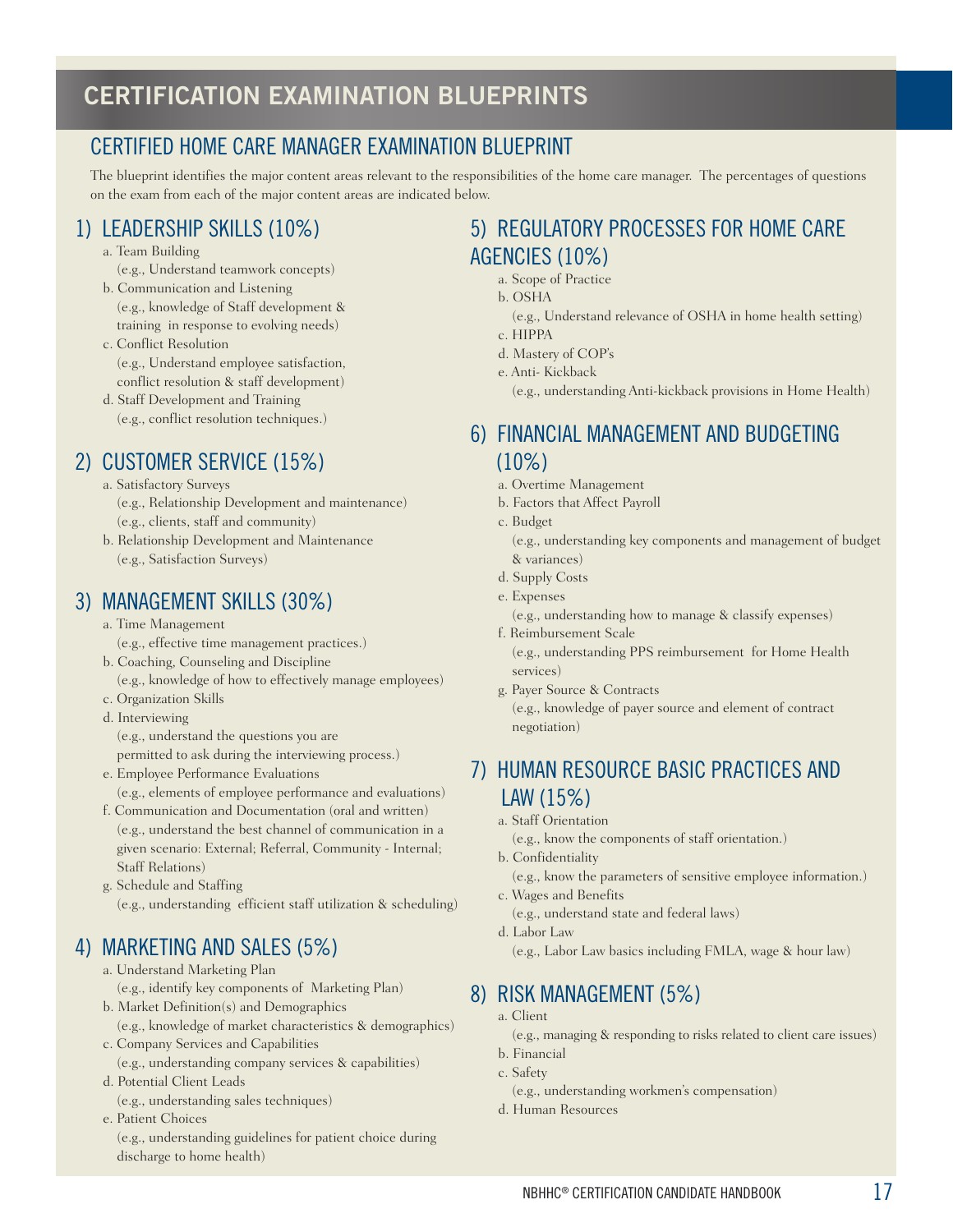## CERTIFIED HOME CARE ADMINISTRATOR EXAMINATION BLUEPRINT

The blueprint identifies the major content areas relevant to the responsibilities of the home care administrator. The percentages of questions on the exam from each of the major content areas are indicated below.

## 1. BUSINESS OPERATIONS (25%)

- a. Leadership (e.g., understand operational, performance improvement, marketing, and financial improvement)
- b. Quality Outcomes (e.g., financial, clinical, satisfaction, importance of OASIS Accuracy, performance improvement)
- c. Marketing (e.g., understand competitive landscape and traditional components of marketing)
- d. Strategic Planning (e.g., understand a marketing analysis, strategic positioning analysis, and strategic plan)
- e. Vision and Mission Statement Development
- f. Human Resources (e.g., patient privacy, recruitment and retention)
- g. Administrative Requirements (e.g., Medicare CoP, HIPPA, license renewal, bylaw reviews, policies and procedures)

## 2. FINANCE (37%)

- a. Accounting Reports (e.g., accounting fundamentals profit loss, accounts receivables or payables)
- b. Risk Management (e.g., managing HR, clinical, and regulatory risks)
- c. External Partners (e.g., business operations, relations with vendors, banks or accountants)
- d. Cost Reports-Familiarity with Medicare Cost Report
- e. General Administrative Expenses (e.g., key drivers, rent or insurance)
- f. Variable Expenses (e.g., payroll or supplies)
- g. Budgeting (e.g., key indicators, understand revenue and expenses)
- h. Contract Negotiations and Management
- i. Wages, Salaries, and Benefits
- j. Days Sales Outstanding (DSO)
- k. Return on Investment (ROI)
- l. Prospective Payment System (PPS)

## 3. BUSINESS DEVELOPMENT (16%)

- a. Marketing Strategies (e.g., internet, marketing, sales cycle)
- b. Sales Training (understand patient protection and Affordable Care Act
- c. Promotions and Branding
- d. Market Analysis
- e. Feasibility Studies

## 4. COMPLIANCE (22%)

- a. Relationships with Regulators
- b. Managing Surveys and Audits (e.g., state licensure and Medicare CoP)
- c. Quality Management Programs (e.g., OBQI)
- d. Compliance Reviews (e.g., surveys)
- e. Risk Management
- f. Corporate Compliance (e.g., Stark Law, HIPPA)
- i. Clinical
- ii. Financial
- iii. Legal integrity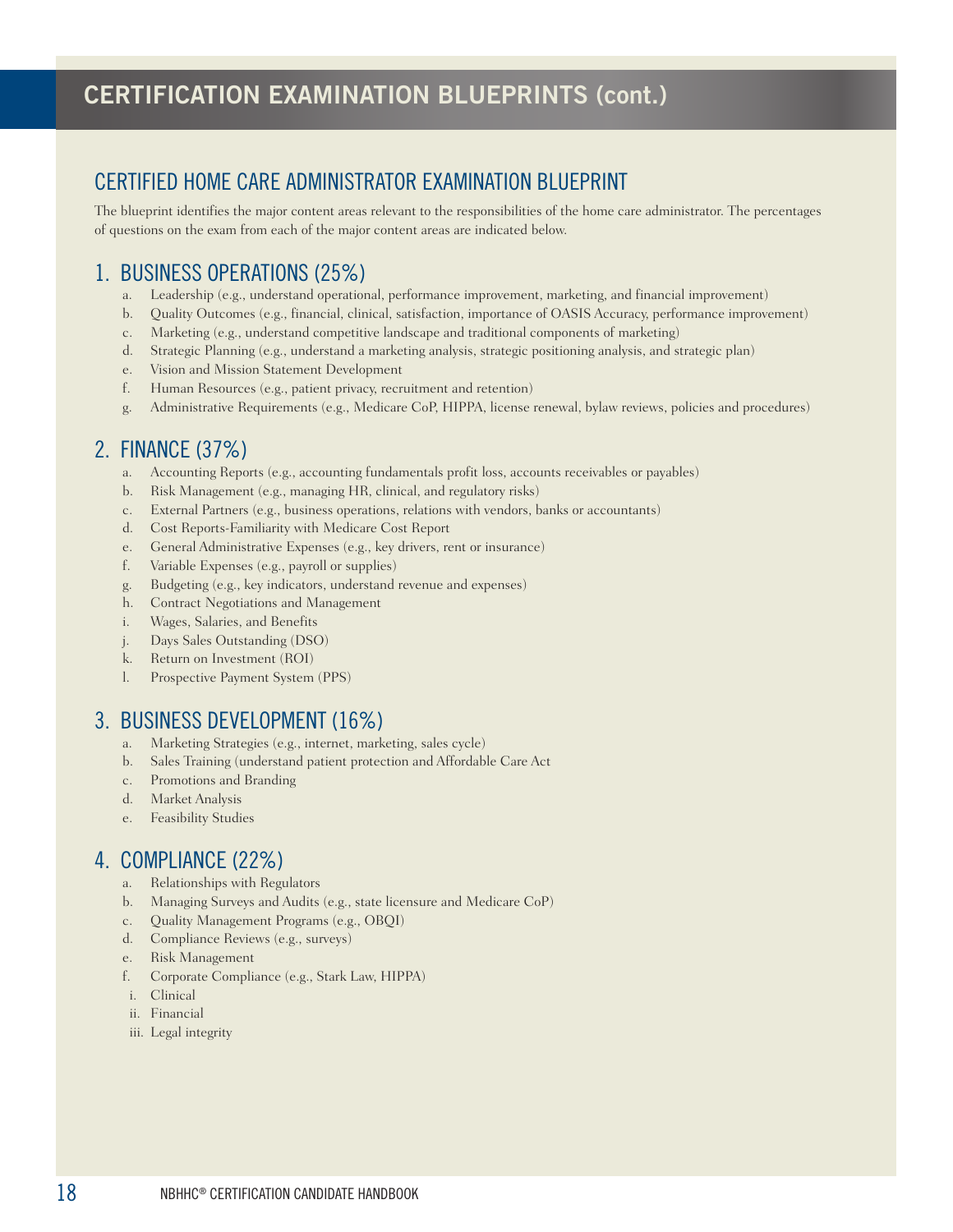## CERTIFIED HOME CARE EXECUTIVE EXAMINATION BLUEPRINT

The blueprint identifies the major content areas relevant to the responsibilities of the home care executive. The percentages of questions on the exam from each of the major content areas are indicated below.

## 1. ACCOUNTABILITY TO GOVERNING BODY (20%)

a. Legal

(e.g., business code of ethics, Bylaws, policies and procedures)

- b. Financial (e.g., key performance indicators, financial statements, dashboards, budgeting)
- c. Strategic position of a home care organization (e.g., merger & acquisition opportunities, market & industry trends)
- d. Corporate compliance (e.g., compliance programs, reporting processes)
- e. Quality measures
	- (e.g., key quality factors; Home Health compare, etc.)
- f. Business Strategies

(e.g., business plans, feasibility studies, impact of regulatory changes within an agency)

## 2. STRATEGIC POSITIONING FOR GROWTH AND DEVELOPMENT (20%)

a. Future positioning

(e.g., understand strategies to increase growth, components of organizational growth & development, know the necessary documents in reporting to government agencies)

- b. Diversification/New product development (e.g., strategic planning & product development with the use of collected data; market share data, payor source profitability, etc.)
- c. Merger and acquisitions (e.g., understand key elements of merger & acquisitions; due diligence, market analysis, valuation, etc.)
- d. Community relations/marketing (e.g., market analysis methodologies (OBQI data), feasibility studies, marketing strategies; relationship building, branding etc.)

# 3. FINANCIAL PROCESS & OVERSIGHT (13%)

- a. Budget approval and oversight (e.g., forecasting, return on investment(ROI), EBITDA, profit margin, contribution margin)
- b. Periodic financial reports review
	- (e.g., external financial statement preparation, basic accounting principles, financial ratios)
- c. Risk assessment
- d. Contract oversight
- e. Audit
- (e.g., ADR process)
- f. Reimbursement
	- (e.g., health physician billing)

# 4. RESOURCE MANAGEMENT (11%)

- a. Legal
- b. Financial

(e.g., knowledge of the key HR operational drivers)

c. Information technology

(e.g., key components for assessing information systems)

d. Human Resources (e.g., HR indicators; employee turnover, FLSA, pre-employment screening)

## 5. RISK MANAGEMENT (9%)

a. Legal

(e.g., HIPPA requirements, STARK & antiback laws.)

b. Financial (e.g., feasibility analysis, knowledge of usual standards for insurance coverage)

## 6. INDUSTRY TRENDS (9%)

a. Legislative & political awareness (e.g., national industry statistics, key industry associations & policy "regulatory bodies")

b. Advocacy (e.g., techniques to create awareness)

## 7. ORGANIZATIONAL CULTURE AND PHILOSOPHY (4%)

a. Vision, mission, and goals

(e.g., benefits, elements, purpose, precursors to organizational excellence)

b. Employee Outcomes (e.g., knowledge of employee retention & satisfaction elements)

## 8. REGULATORY COMPLIANCE (14%)

- a. Compliance plan (e.g., requirements)
- b. COPs
- c. Relevant survey
- d. Payor audit process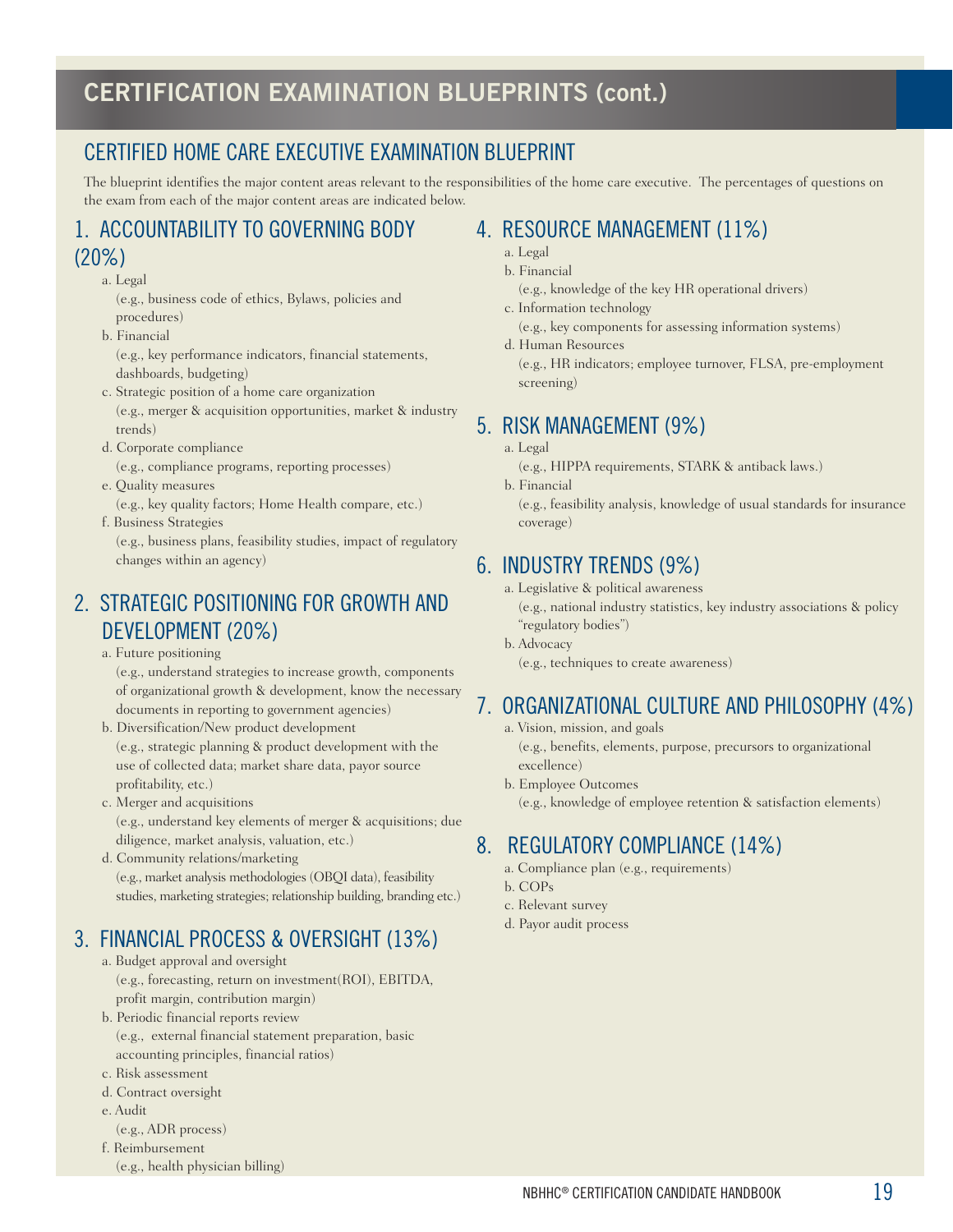## CERTIFIED HOSPICE MANAGER EXAMINATION BLUEPRINT

The blueprint identifies the major content areas relevant to the responsibilities of the hospice manager. The percentages of questions on the exam from each of the major content areas are indicated below.

## 1. LEADERSHIP SKILLS (10%)

- a. Team Building
	- (e.g., understand the outcome of effective team building)
- b. Communication and Listening (e.g., know the results of poor communication in the work place)
- c. Conflict Resolution (e.g., understand conflict resolution skills as they relate to patient complaints, etc.)
- d. Staff Development and Training (e.g., understand the value of employee satisfaction surveys.)
- e. Roles and Positions (e.g., staff and Interdisciplinary Responsibilities)

# 2. CUSTOMER SERVICE (5%)

- a. Satisfactory Surveys (e.g., understand the benefits of patient satisfactory surveys.)
- b. Relationship Development and Maintenance (e.g., understand basic agency discharge policies, and the
- importance of cultural sensitivities.)

## 3. MANAGEMENT SKILLS (20%)

- a. Time Management
- (e.g., understand the elements of a time management study.) b. Coaching
- (e.g., know the difference between coaching and directing) c. Organization Skills
- (e.g., understand basic management skills and organizational techniques.)
- d. Communication and Documentation (oral and written) (e.g., understand the best channel of communication in a given scenario: External; Referral, Community - Internal; Staff Relations)
- e. Schedule and Staffing (e.g., understand the process and value of adequate training of all employees and how to establish effective staffing ratios.)

## 4. MARKETING AND SALES (5%)

- a. Understand Marketing Plan and Manager's Role
- b. Company Services and Capabilities (e.g., know basic agency services and capabilities.)

# 5. REGULATORY PROCESSES FOR HOSPICES (20%)

- a. Licensing and Certification (e.g., criteria for accreditation and understand licensing and certification processes.)
- b. Survey Readiness (e.g., understand survey protocols and interpretive guidelines.)

## 5. REGULATORY PROCESSES FOR HOSPICES (20%) (CONT.)

c. Federal Regulations

(e.g., time frames for initial and comprehensive assessments, know where to find hospice regulations, requirements to qualify for continuous care, Stark Law.)

- d. Reimbursement and Billing Practices
- (e.g., election period for hospice patient benefits. e. Compliance
- (e.g., OSHA or HIPPA, and the importance of both) f. Quality Assurance and Performance Improvement
- (e.g., understand the purpose of the QUAPI program.)

# 6. FINANCIAL MANAGEMENT AND BUDGETING (10%)

- a. Factors that Affect Payroll
- b. Budget Basics and Participation (e.g., costs, expenses, components of a flexible budget, difference between indirect and direct expenses, IRS mileage rules, components of budget basics)
- c. Contracts

(e.g., understand the components necessary to negotiate a letter of agreement with an insurance company.)

## 7. HUMAN RESOURCE BASIC PRACTICES AND LAW (30%)

a. Coaching and Discipline

(e.g., performance issues involving subordinates, goals of performance coaching, basic agency termination policies and substance abuse policies.)

b. Staff Orientation

(e.g., know the components of staff orientation.)

- c. Confidentiality (e.g., know the parameters of sensitive employee information.)
- d. Wages and Benefits

(e.g., understand state and federal laws pertaining to family leave, and the components of the Fair Labor Standards Act.)

e. Labor Law

(e.g., employee rights, protocols for potential employee harassment complaints, and procedures for employees hurt on the job.)

f. Interviewing

(e.g., understand the questions you are permitted to ask during the interviewing process.)

g. Employee Performance Evaluations

(e.g., elements of employee performance and evaluations)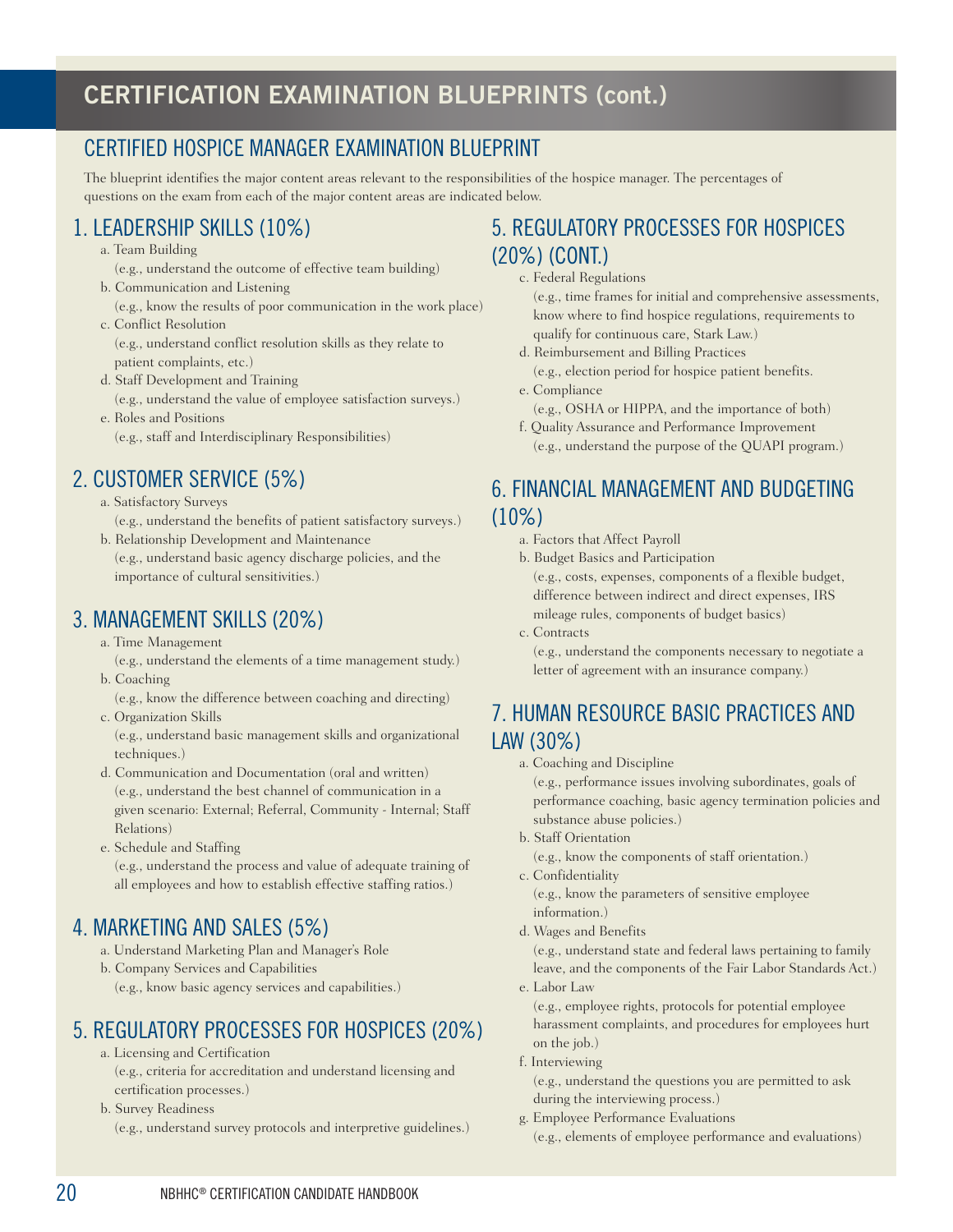## CERTIFIED HOSPICE ADMINISTRATOR EXAMINATION BLUEPRINT

The blueprint identifies the major content areas relevant to the responsibilities of the hospice administrator. The percentages of questions on the exam from each of the major content areas are indicated below.

#### 1. BUSINESS OPERATIONS (34%)

- a. Leadership- understand administrative and regulative requirements of hospice agency operations (e.g., contracting, staffing, education)
- b. Vision and Mission Statement Development
- c. Strategic Planning- covers importance of detailed strategic planning and marketing analysis in the operations of successful hospice agency
- d. Marketing- examines critical elements of marketing analysis (e.g., best practices, market survey, strategy, market share)

e. Organizational Structure and Change- outline parameters of hospice services with in health care (e.g., contracting, regulation, authorizations, DEA, CoPs)

f. Utilization and Risk Management- understanding quality assurance/process improvement (e.g., utilization review, quality care measurement, level of care)

g. Quality Outcomes-understanding key metrics in hospice operations (e.g.,volunteer house, length of stay-median/average) and (e.g., benchmarking, financial, clinical, satisfaction)

h. Human Resources- examines employee relations/retention and contracting (e.g., recruitment and retention, core services vs. contract services)

i. Trends and changes in industry- covers impact of revised CoPs, F2F, signature review, and ACA

## 2. FINANCE (31%)

- a. Accounting Reports (e.g., income statements, balance sheet, depreciation, ROI, reimburse categories)
- b. Budgeting (e.g., reimbursement, billing, assumptions, operations)
- c. Reimbursement (e.g., levels of care, claims form disciplines/services)
- d. Cost Reports- details of cost reporting (e.g., timing, eligible changes, filing requirements, deadlines)
- e. Cap Monitoring- understanding hospice cap and how it is calculated
- f. General Administrative Expenses- understanding what physician services are included in per diem reimbursement
- g. Variable Expenses- understanding expense/cost accounting related to hospice operations (e.g., fix u. variable, direct patient expense
- included in hospice benefit, taxable and non-taxable employee income)

h. Wages, Salaries and Benefits- understanding hospices employee compensation (e.g., state and federal laws regulations, benefit requirements)

i. Contract Negotiations and Management- outlines medicine, other government programs and private pay hospice contracting and management (e.g., CoP guidelines for hospice contracts, patient election of hospice services)

#### 3. BUSINESS DEVELOPMENT (11%)

a. Marketing Strategies - explore ethical

business development strategies in hospice

b. Sales Training - covers parameters of hospice sales training (sales representative, anti-kickback restrictions, ethics)

c. Market analysis - examines goals importance and essential components of market analysis

#### 4. COMPLIANCE (24%)

a. Regulation Diligence(e.g., licensure, compliance and patient representation)

b. Survey Preparedness and Management (e.g., critical elements of the survey process and guidelines)

c. Quality Management and Outcome Programs (e.g., components of QAPI standards and compliance plans)

d. Risk Management(e.g., responsibilities and requirements of hospice agency risk management procedures), Contracts – general and specific

e. Promotions (e.g., do's and don'ts of promotions and incentives for referrals)

f. Corporate Compliance- critical components of hospice agency compliance (e.g., certification/re-certification of terminal illness, HIPPA, ABN) and Compliance Audits (e.g., RAC's, ZPIC, Etc.)

- i. Clinical (e.g., core services)
- ii. Financial
- iii. Legal integrity
- iv. Regulations
- v. Nursing Homes
	- 1. Contracts
	- 2. Regulations
	- 3. Management of Hospice/Nursing Home roles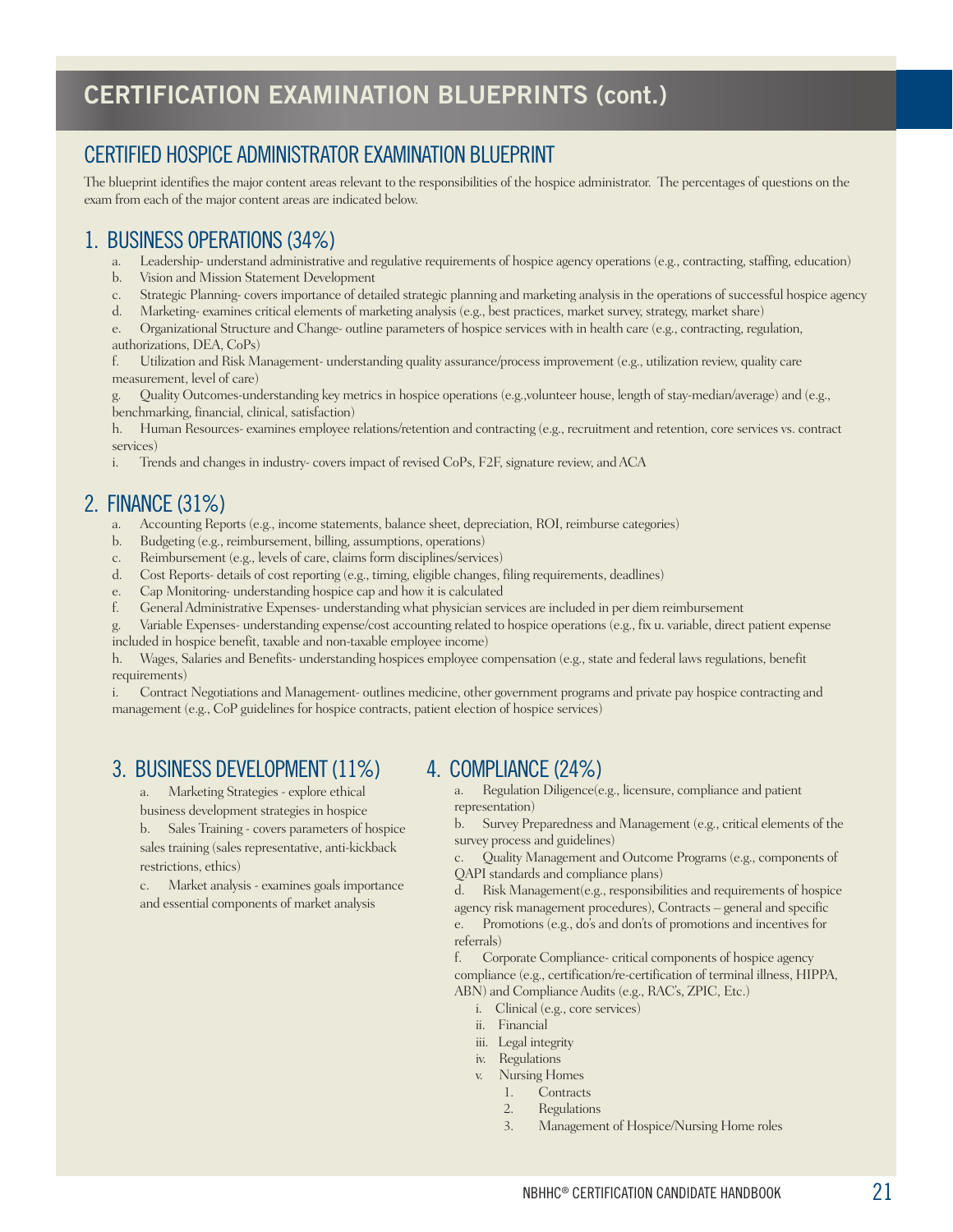## CERTIFIED HOSPICE EXECUTIVE EXAMINATION BLUEPRINT

The blueprint identifies the major content areas relevant to the responsibilities of the hospice executive. The percentages of questions on the exam from each of the major content areas are indicated below.

## 1. LEADERSHIP (16%)

- a. Organizational culture and philosophy (e.g., know the roles of a Hospice Executive)
- b. Vision, mission, and goals (e.g., benefits, elements, purpose, precursors to organizational excellence)
- c. Values (e.g., business ethics, code of ethics)

## 2. ACCOUNTABILITY TO BOARD (20%)

- a. Legal
- b. Financial
- c. Current position of hospice organization
- d. Corporate compliance (e.g., compliance programs, reporting processes) e. Strategic business development
- (e.g., understand how to report key performance information to the board)
- f. Review and revision of Bylaws, policies and procedures (e.g., know the approval process for the QAPI program)

## 3. STRATEGIC POSITIONING FOR GROWTH AND DEVELOPMENT (11%)

a. Future positioning

- (e.g., understand strategies to increase growth, components of organizational growth & development, know the necessary documents in reporting to government agencies)
- b. Feasibility studies

(e.g., components of a business plan & feasibility study)

- c. Merger and acquisitions
- (e.g., understand key elements of merger & acquisitions) d. Diversification

(e.g., understand components of a diversification strategy)

# 4. CORPORATE AND ORGANIZATIONAL DESIGN (8%)

- a. Corporate design
- b. Organizational design
- c. Human resources

(e.g., conflict of interest, employee satisfaction, new employee orientation, OSHA, FSLA requirements

d. Financial resources

## 5. FINANCIAL OVERSIGHT (10%)

- a. Budget approval and oversight (e.g., projections for positioning, cost reports, CAP issues, return on investment(ROI), profit margin, contribution
- margin, impacts of accurate budgeting) b. Periodic financial reports review (e.g., external financial statement preparation, basic accounting principles)
- c. Risk assessment
- d. Contract oversight
- e. Audit (e.g. ADR process)
- f. Reimbursement (e.g., hospice physician billing)

## 6. RESOURCE MANAGEMENT (10%)

- a. Legal
- b. Financial

(e.g., identify what internal actions should be done to reduce costs in a service line)

c. Administrative

(e.g., cost vs productivity , industry standards for insurance coverage)

- d. Clinical
- e. Consultants
- f. Volunteers

## 7. ORGANIZATIONAL RISK AND BENEFIT ANALYSIS AND DECISION MAKING (14%)

- a. Financial (e.g., bankruptcy)
- b. Legal
- c. Legislative

(e.g., understand impact of regulatory & legislative, and response techniques)

d. Strategic

## 8. INDUSTRY TRENDS (5%)

a. Forecasting and analysis (e.g., understand MedPac role) b. Legislative changes

## 9. REGULATORY PROCESS FOR HOSPICE (6%)

- a. Face to Face Requirements
- b. OIG
- c. Stark Law
- d. Hospice COPS (e.g., contract language)
- e. Volunteer Requirements
- f. Government Agency Oversight g. NPI
- h. HIPPA
- i. MACS (e.g., understand their role)
- Accreditation Requirements (e.g., PAC)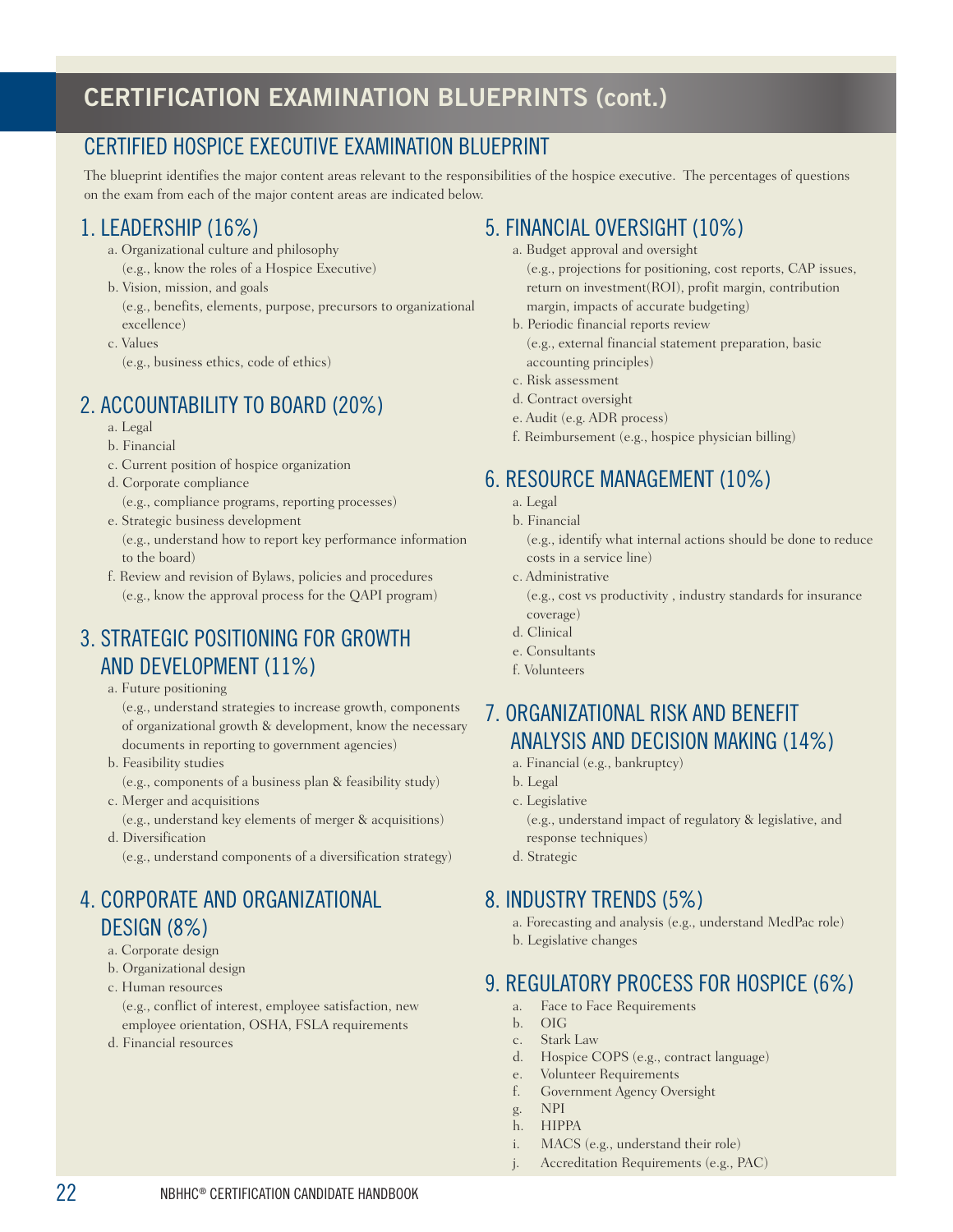## APPLICATION APPEALS PROCESS

An applicant who receives notice they are ineligible to take the certification examination due to insufficient experience may (within fourteen (14) calendar days of the notice) appeal the results in writing to the NBHHC. An appeal is a letter addressed to the Chair of the NBHHC c/o the Education Director at the NBHHC address. Appeals can also be accepted via email: certification@ nbhhc.org or fax (916) 641-5881. The appeals process allows the applicant an opportunity to provide an explanation of areas where the reviewer indicated insufficient experience. It is also an opportunity for the applicant to submit any missing documentation that was previously omitted or to submit new items for consideration. The appeals process is not allowed for applicants who are ineligible because their application had missing pages or if information was misrepresented in the application.

## CERTIFICATION APPEALS

The National Board for Home Care & Hospice Certification (NBHHC®) will receive and hear appeals of adverse certification decisions from NBHHC certified individuals ("certificants") and applicants for NBHHC certification ("applicants").

A. Appealable issue

An adverse certification decision of the NBHHC may be appealed on the grounds that the NBHHC did not properly apply specified certification eligibility criteria or the decision was based on a factual error that affected the outcome. Adverse certification decisions include: denial of eligibility for initial certification, denial of renewal, suspension of certification or revocation of certification.

#### B. No appeal permitted

Individuals cannot appeal (1) the passing score or actions taken in setting a passing score; (2) actions taken against an individual's certification status as a result of a lack of valid registered nurse license or other professional license, unless proof of current, unencumbered licensure is submitted with the appeal; (3) establishment of eligibility criteria; (4) the examination or other measurement tool or individual test items; and (5) test content validity.

#### APPEAL PROCEDURE

1. Initiating the Appeal

An individual wishing to appeal an adverse decision (Appellant) of the NBHHC will submit a Notice of Appeal to the NBHHC Director of Education within fourteen (14) calendar days of receipt of the adverse decision. The Notice of Appeal will include:

a. The grounds for appeal;

- b. The envelope from NBHHC showing the postmark date of the adverse decision or copy of email stating same;
- c. Any new or additional information to be considered; and
- d. Mailing address and email address where Appellant can receive communication regarding the appeal.
- e. FAILURE TO FILE THE NOTICE OF APPEAL WITHIN THE FOURTEEN (14) CALENDAR DAY PERIOD WILL RESULT IN DISMISSAL OF THE APPEAL.
- 2. Certification Pending Appeal

An individual who appeals from a decision to suspend certification, revoke certification or deny renewal will retain the certification held at the time the appeal was filed.

- 3. The Board will review and consider a properly filed appeal during its next most convenient regularly scheduled meeting.
- 4. Review of Appeal

The appeal will not include a hearing or any similar trial-type proceeding. Legal counsel is not expected to participate in the appeal process, unless requested in writing by the Appellant and approved by the Board in advance. The Board may consult legal counsel.

The Board will only review the appeal on the grounds for appeal identified by Appellant in the Notice of Appeal. At any time after receiving the Notice of Appeal and before deciding the appeal, the Board may, in its discretion, request that Appellant provide additional information or request information or an opinion from the appropriate Content Expert Board members regarding any aspect of the appeal.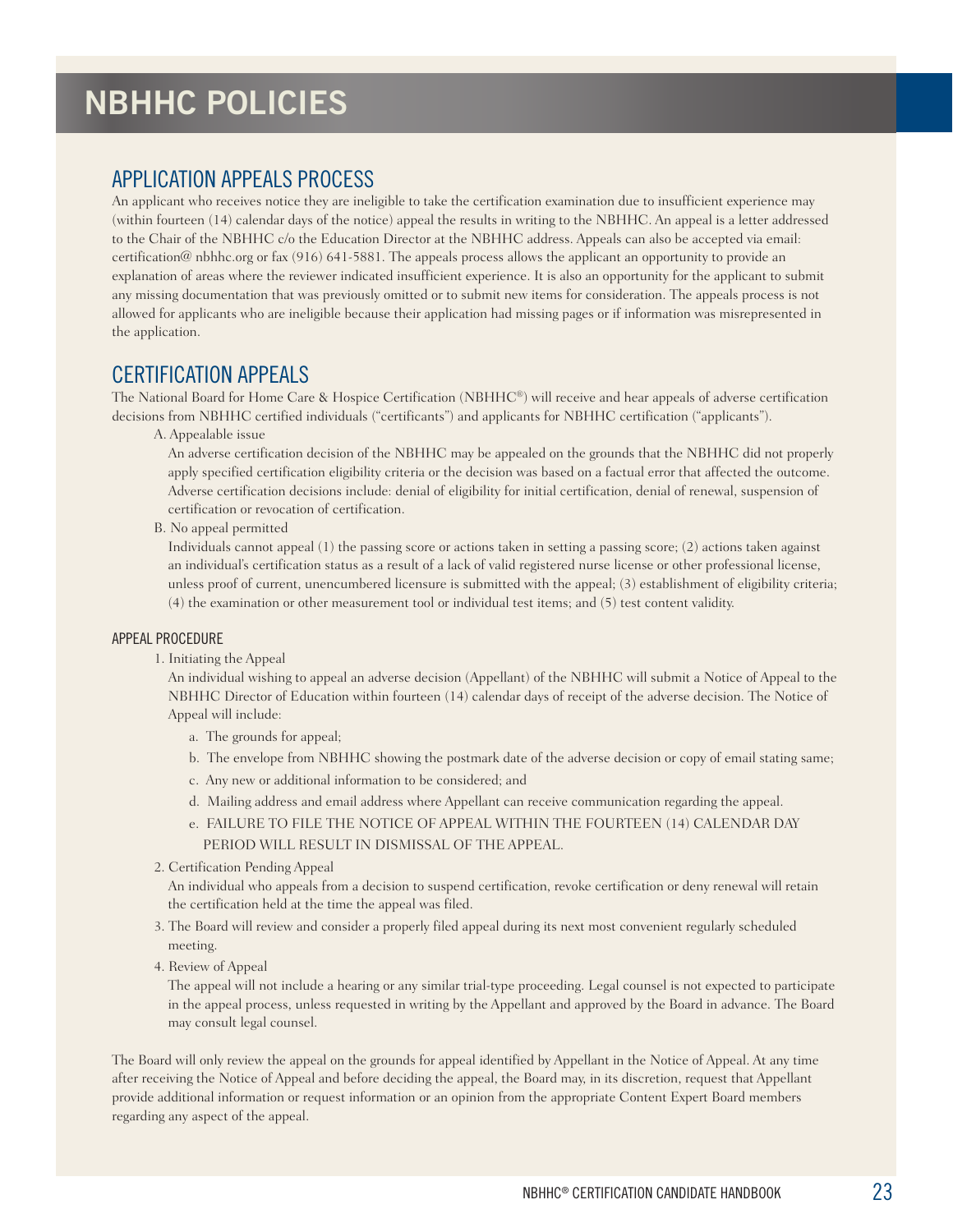#### APPEAL PROCEDURE (CONT.)

Only that information submitted with the Notice of Appeal or in response to a request by the Board will be considered in deciding the appeal. Written appellate submissions and reply submissions may be made by authorized representatives of the Appellant. Reply submissions must be made according to whatever schedule is reasonably established by the Board.

The Board will conduct and complete the appeal within ninety (90) days after receipt of the Notice of Appeal. The Board, in its discretion, may extend the time for completing the appeal.

The Board will either affirm or overrule the decision from which Appellant appeals. The written decision of the Board, including a statement of the reasons for its decision, is reported to Appellant. The decision of the Board is final and binding upon Appellant, and all other persons.

#### COMMUNICATION

Written communication to the NBHHC must be sent in a manner that confirms receipt (e.g. certified mail with return receipt requested or express mail with signature or delivery confirmation required), and addressed to:

Chair of NBHHC c/o Education Director 3780 Rosin Court, Suite 190 Sacramento, CA 95834 certification@nbhhc.org

Written communication to Appellant may be sent by email, regular U.S. mail or in a manner that confirms receipt (e.g., e-mail, certified mail, express mail with signature required) at the address indicated on the Notice of Appeal.

## PRIVACY NOTICE & CONFIDENTIALITY POLICY

NBHHC is committed to the privacy and confidentiality of existing and prospective certificants. To conduct business, NBHHC collects and processes personal data according to applicable laws. The collected information, which includes fields such as name, company name, address, email address and phone number, is necessary for the purpose of registering you for the NBHHC Certification programs for which you are submitting your information (the 'application').

Your personal information will be stored by NBHHC and kept in accordance with this Privacy and confidentiality policy. NBHHC may send you marketing materials related to these programs as well as share your email with our partners. You can alter your e-mail notification preferences at www.nbhhc.org. NBHHC is not responsible for the privacy practices of third parties.

#### CONFIDENTIALITY OF PARTICIPANT INFORMATION

Participant names and contact information is confidential. Release of participant information will be permitted only with written consent of the participant.

#### CONFIDENTIALITY OF EXAM APPLICATION STATUS

Information regarding the status of an exam application submitted to the National Board for Home Care and Hospice Certification (NBHHC®) will not be released to anyone without the exam candidate's written authorization.

#### CONFIDENTIALITY OF EXAM SCORES

Examination results are reported by U.S. mail. NBHHC will not release test results to any institution or employer without your written consent.

#### CONFIDENTIALITY OF EXAM CONTENT

By completing and submitting an application for examination, you agree not to release any details regarding the exam questions, including giving written or verbal information about the test questions to colleagues, faculty, etc. Violation of that agreement can result in loss of certification and liability for civil penalties and damages.

#### NONDISCRIMINATION

The NBHHC Certification Programs do not discriminate on the basis of age, gender, race, color, religion, national origin, sex, disability, marital status, sexual orientation, or other status or condition that is protected by applicable law.

#### 24 NBHHC® CERTIFICATION CANDIDATE HANDBOOK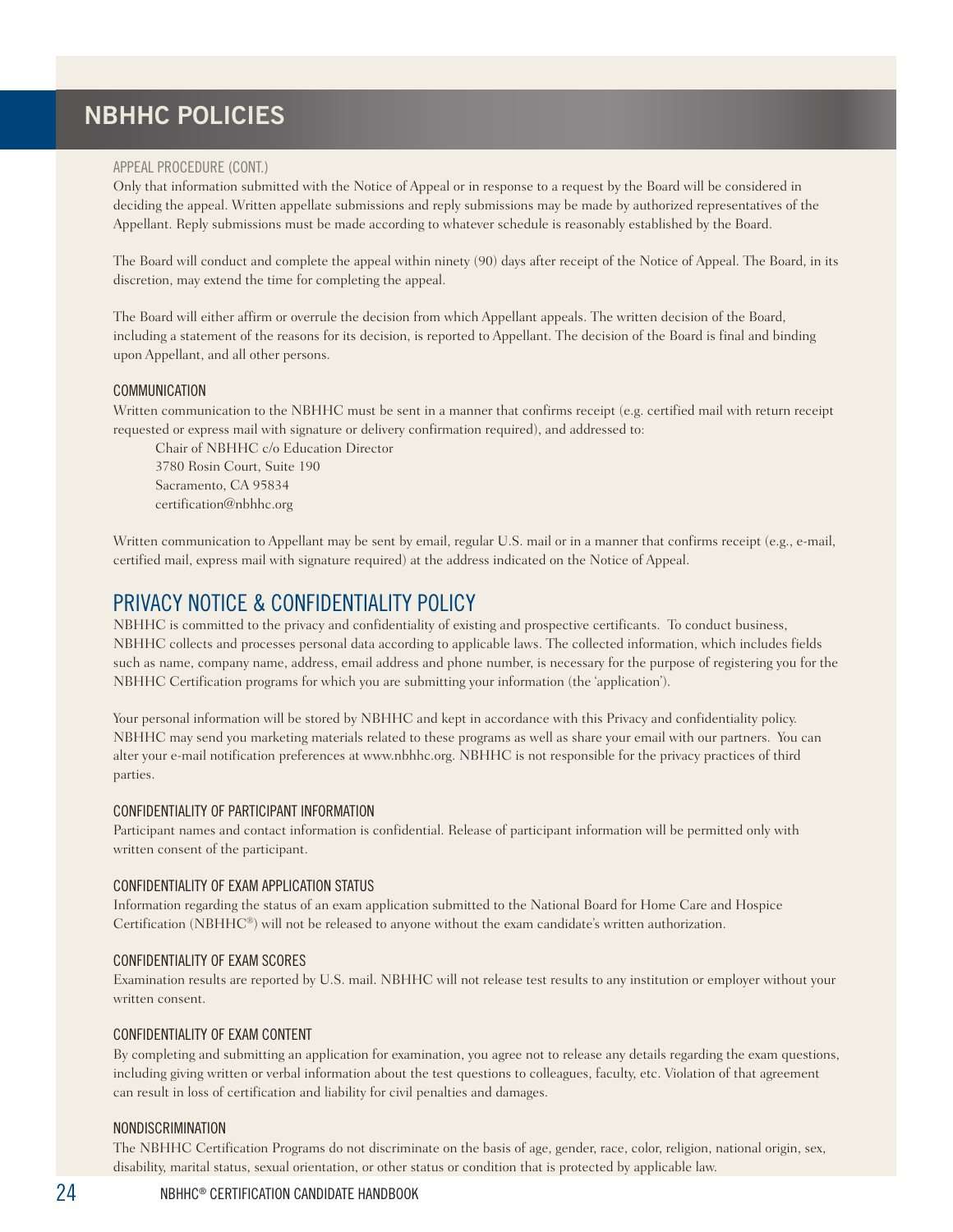#### CODE OF ETHICS

The National Board for Home Care and Hospice Certification (NBHHC®) is a voluntary, non-profit, professional association. The NBHHC® Certification Program certifies qualified practitioners in the field of home care and hospice, who have met the professional knowledge standards established by the NBHHC Certification Board.

Regardless of any other professional affiliation, this NBHHC® Code of Ethics applies to those individuals seeking NBHHC certification (candidates), and all individuals certified by the NBHHC. The NBHHC Code of Ethics establishes appropriate and enforceable professional conduct standards, and explains the minimal ethical behavior requirements for NBHHC certificants and candidates.

#### I. RESPONSIBILITIES TO NBHHC, THE PROFESSION AND THE PUBLIC.

A. Certified Manager, Administrator, or Executive is compliant with all organizational rules, policies and legal requirements. Certificants and candidates must:

- 1. Comply with all applicable laws, regulations, policies and ethical standards governing professional practice of home care and hospice.
- 2. Comply with all accepted professional standards related to clinical and management practices, including national practice standards and policies.
- 3. Provide accurate, complete, and truthful representations concerning all certification and renewal information.
- 4. Maintain the security of NBHHC examination information and materials, including the prevention of unauthorized disclosures of test information.
- 5. Cooperate with NBHHC concerning ethics matters and the collection of information related to an ethics matter.
- 6. Report to the NBHHC Certification Program, in a timely manner, his or her own personal conduct that may violate any provision of the NBHHC Code of Ethics or the Certification Program Ethics Case Procedures.
- 7. Refrain from behavior or conduct that is clearly in violation of professional, ethical, or legal standards related to occupational services and/or activities.

#### II. RESPONSIBILITIES TO CLIENTS, EMPLOYERS, EMPLOYEES, AND THE PUBLIC.

A. Certified managers, administrators, and executives responsibilities concerning the performance of professional services. Certificants and candidates must:

- 1. Deliver safe and competent services with objective and independent professional judgment in decision-making.
- 2. Recognize the limitations of their professional ability and provide services only when qualified. The certificant/ candidate is responsible for determining the limits of his/her own professional abilities based on qualifications, education, knowledge, skills, practice experience, and other relevant considerations.
- 3. Make a reasonable effort to provide appropriate professional referrals when unable to provide competent professional assistance.
- 4. Maintain and respect the confidentiality of sensitive information obtained in the course of professional activities unless: the information is reasonably understood to pertain to unlawful activity; a court or governmental agency lawfully directs the release of the information; the client or the employer expressly authorizes the release of specific information; or, the failure to release such information would likely result in death or serious physical harm to employees and/or the public.
- 5. Properly use professional credentials, and provide truthful and accurate representations concerning education, experience, competency and the performance of services.
- 6. Provide truthful and accurate representations to the public in advertising, public statements, and other representations, and in the preparation of estimates concerning costs, services and expected results.
- 7. Recognize and respect the intellectual property rights of others and act in an accurate, complete, and truthful manner, including activities related to professional work and research.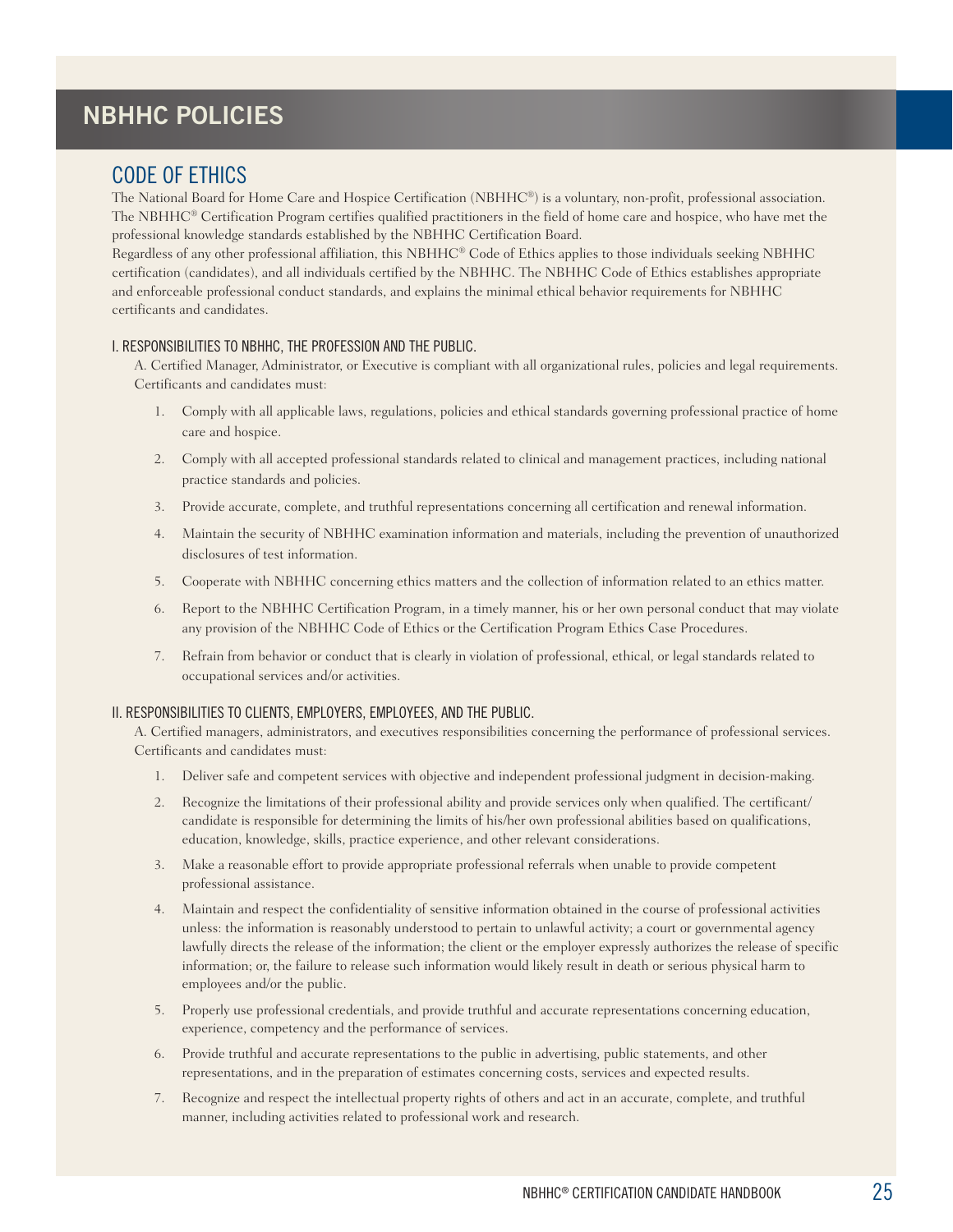#### CODE OF ETHICS (CONT.)

B. Certified manager, administrator, and executive responsibilities concerning conflicts of interest and appearances of impropriety. Certificants and candidates must:

- 1. Disclose to clients or employers significant circumstances that could be construed as a potential or real conflict of interest or an appearance of impropriety.
- 2. Avoid conduct that could cause a conflict of interest with a client, employer, employee, or the public.
- 3. Assure that a conflict of interest does not compromise legitimate interests of a client, employer, employee, or the public and does not influence or interfere with professional judgments.
- 4. Refrain from offering or accepting significant payments, gifts or other forms of compensation or benefits in order to secure work or that are intended to influence professional judgment.

C. Certified manager, administrator, and executive responsibilities concerning public health and safety. Certificants and candidates must:

- 1. Follow appropriate health and safety procedures, in the course of performing professional activities, to protect clients, employers, employees, and the public from conditions where injury and/or other harm are reasonably foreseeable.
- 2. Inform appropriate government representatives or agencies when aware of an activity or circumstance that may cause an unsafe condition or violate legal requirements.

#### DISCIPLINARY POLICY

The NBHHC certification is offered to participants who have a history of leadership and professional experience. The expectation of the NBHHC is that recipients of this certification exhibits professional and ethical behavior. If behavior does not meet the Code of Ethics developed by the NBHHC there will be the possibility of disciplinary action.

#### GROUNDS FOR ACTION

- Conviction of any felony or misdemeanor or pleading guilty or no-contest to any felony or misdemeanor which results in loss of licensure.
- Complaints of conduct that may be harmful to the public or inappropriate to the discipline.
- False representations of certification and renewal information.
- False representation of credentials in advertising.
- Breach of Confidentiality policy.

#### COMPLAINTS

Complaints may be transmitted in writing to:

Chair of NBHHC c/o Education Director 3780 Rosin Ct., Ste. 190 Sacramento, CA 95834

The complaint will be reviewed by NBHHC Board at their next scheduled meeting to investigate and determine whether there are grounds for action. Investigation will include the opportunity of the certificant to answer the complaint.

#### ACTION

NBHHC may take any of the following actions against certificants, applicants and non-certificants whom the NBHHC has determined to have engaged in certification misconduct. The action taken must reasonably relate to the nature and severity of the violation.

- Written assurance
- Denial of eligibility for any or all NBHHC certifications
- Suspension of certification for a designated period determine by the NBHHC
- Permanent revocation of any and all NBHHC certifications.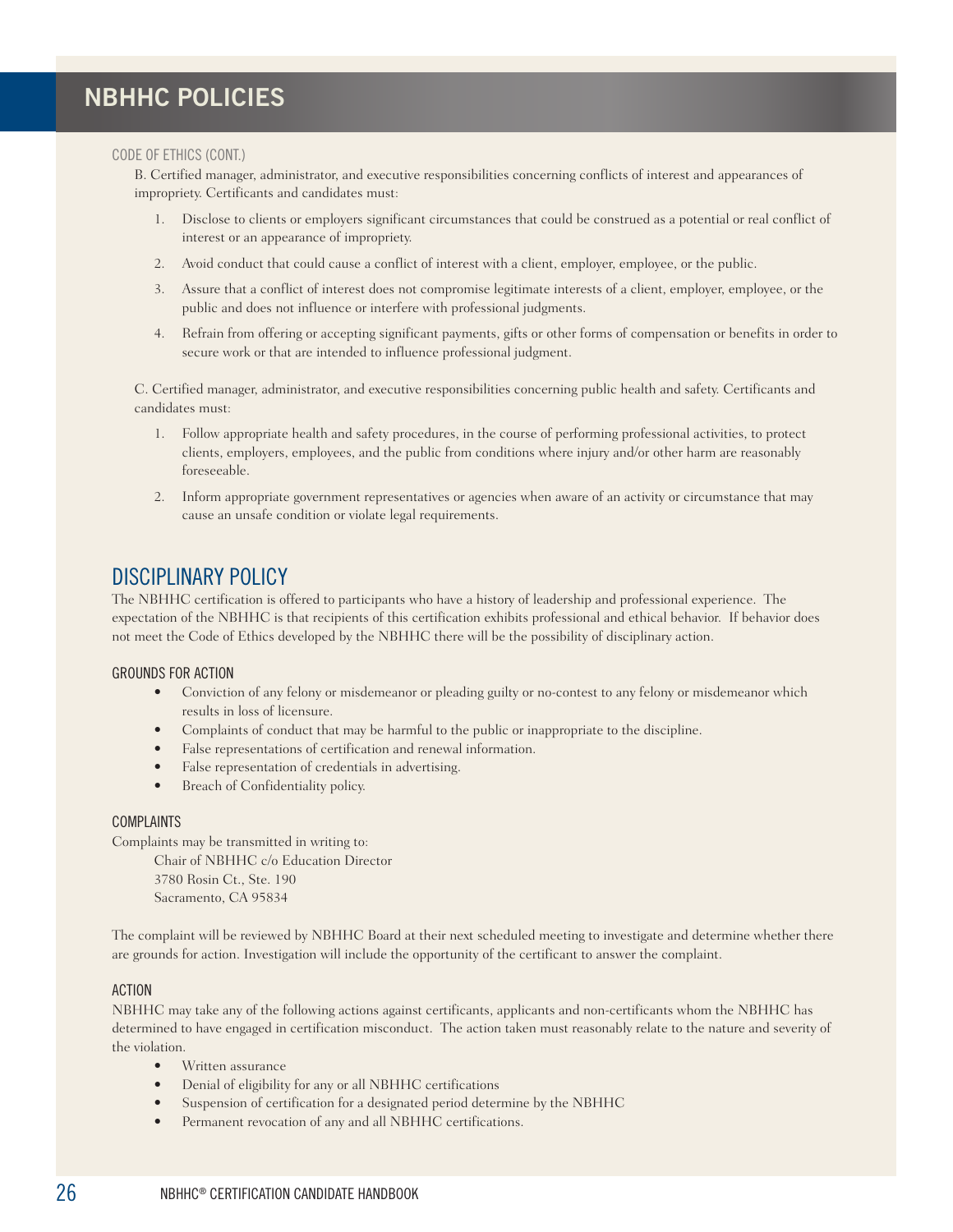## **GLOSSARY OF TERMS**

- ACHCE: Advanced Certified Home Care Executive.
- ACHE: Advanced Certified Hospice Executive.
- Administrator: Administrators include senior staff holding or have held Administrator positions in either a Home Care or Hospice agency for at least one year.
- Application Fee: Entitles the applicant to a review of their application by NBHHC® to determine eligibility.
- CAHSAH®: California Association for Health Services at Home.
- CBT: Computer-Based Testing.
- Certification Examinations: Examinations to determine certifications in the three different levels of each auspice and administered via On-site testing OR online Computer-Based Testing.
- CEUs: Continuing Education Units.
- CHA: Certified Hospice Administrator.
- CHCA: Certified Home Care Administrator.
- CHCM: Certified Home Care Manager.
- CHM: Certified Hospice Manager.
- Competency: Study and development of a particular professional knowledge base and skills associated with and applied in practice within that knowledge base.
- Exam Cancellation Policy: Candidates who change or cancel an exam appointment less than one (1) business day prior to the existing exam appointment or do not show up at the test center for their exam will forfeit 100% of the test administration fee.
- Examination Blueprints: Supplement materials that identify the major content areas relevant to the responsibilities of each of the home care and hospice professional credentialing levels: manager, administrator, and executive.
- Examination Results Notification: Information regarding examination results communicated in writing via e-mail or mailed directly to the individual.
- Exam Registration Fee: fee which entitles candidates to sit and take one certification examination, score report, and one copy of the certification certificate upon receiving a passing score.
- Executive: Executives include Senior Administrators that have a minimum of three years of experience in a medium to large size agency.
- NBHHC®: National Board for Home Care and Hospice Certification.
- On-site Testing: eligible candidates approved by NBHHC® to take an examination receives an acceptance letter with set of instructions for processing and gets notification via email of their confirmation to take the exam at one of NBHHC®'s designated exam locations.
- Pearson VUE: The global leader in technology-enable testing and assessment services which administer and deliver the examinations.
- PPC: means Pearson Professional Center, a testing center operated by or on behalf of Pearson VUE.
- PVTC: means a Pearson VUE Authorized test center operated by an independent third-party, and not defined as an agent hereunder.
- Recertification: a process to maintain certification every four (4) years via filling out a new application and by paying a recertification fee plus associated requirements or by re-taking the certification examination and successfully passing.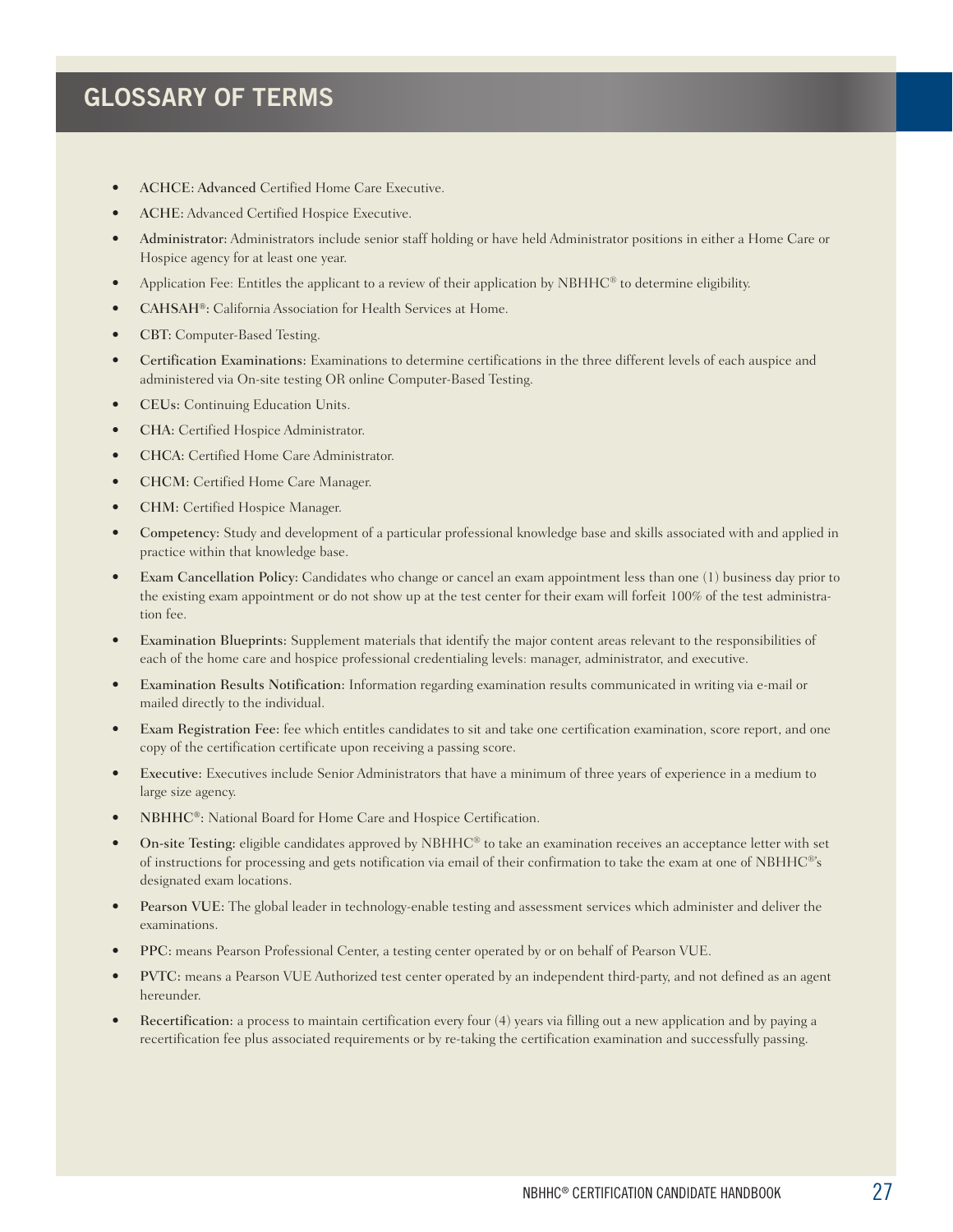# **APPLICATION FOR NBHHC® CERTIFICATION EXAMINATIONS**

#### APPLICANT INFORMATION

Please provide your legal name as it appears on your drivers license, passport or other official identification.  $\Box$  Mr.  $\Box$  Ms.

| <b>NT</b><br>Name                 |       |         |  |
|-----------------------------------|-------|---------|--|
| LAST                              | FIRST | MIDDLE. |  |
| Other Certifications/Designations |       |         |  |

In the space provided below, please provide information for both your work and home address. *Check the box next to the address that you would like to be listed as your primary mailing address*. If neither box is checked, your primary address will default to your work address.

| $\Box$ WORK ADDRESS (check box to select as primary address)                                                                                 |                                                             |                                                                                                                                                                                                                                |
|----------------------------------------------------------------------------------------------------------------------------------------------|-------------------------------------------------------------|--------------------------------------------------------------------------------------------------------------------------------------------------------------------------------------------------------------------------------|
| Title                                                                                                                                        |                                                             | Drganization Communication Communication Communication Communication Communication Communication Communication                                                                                                                 |
|                                                                                                                                              |                                                             |                                                                                                                                                                                                                                |
|                                                                                                                                              |                                                             |                                                                                                                                                                                                                                |
|                                                                                                                                              |                                                             |                                                                                                                                                                                                                                |
| Email<br><u> 1989 - Jan Stein Stein, fransk politik (f. 1989)</u>                                                                            |                                                             |                                                                                                                                                                                                                                |
| $\Box$ HOME ADDRESS (check box to select as primary address)                                                                                 |                                                             |                                                                                                                                                                                                                                |
|                                                                                                                                              |                                                             |                                                                                                                                                                                                                                |
|                                                                                                                                              |                                                             |                                                                                                                                                                                                                                |
|                                                                                                                                              |                                                             |                                                                                                                                                                                                                                |
|                                                                                                                                              |                                                             |                                                                                                                                                                                                                                |
| 2. I currently work in the following field (check one):<br>Home Health<br>Home Care Aide Organization                                        | $\Box$ Hospice                                              | Other the contract of the contract of the contract of the contract of the contract of the contract of the contract of the contract of the contract of the contract of the contract of the contract of the contract of the cont |
| 3. Total number of years in this profession:<br>$\Box$ 3-5 years $\Box$ 6-10 years<br>$0-2$ years                                            | $10+ \text{years}$                                          |                                                                                                                                                                                                                                |
| 4. Current employer organization structure:<br>$\Box$ For profit<br>$\Box$ Freestanding<br>$\Box$ Non-profit<br>Hospital-based<br>Government |                                                             |                                                                                                                                                                                                                                |
| Optional demographic information<br>$\Box$ Under 25 $\Box$ 25-29<br>Age:                                                                     | $\Box$ 40-49<br>$\Box$ 30-39                                | $750-59$<br>60-69<br>Over <sub>69</sub>                                                                                                                                                                                        |
| Race:<br>African American/Black<br>  Hispanic                                                                                                | Asian/Asian American/Pacific Islander<br>$\Box$ Multiracial | Caucasian<br>Other                                                                                                                                                                                                             |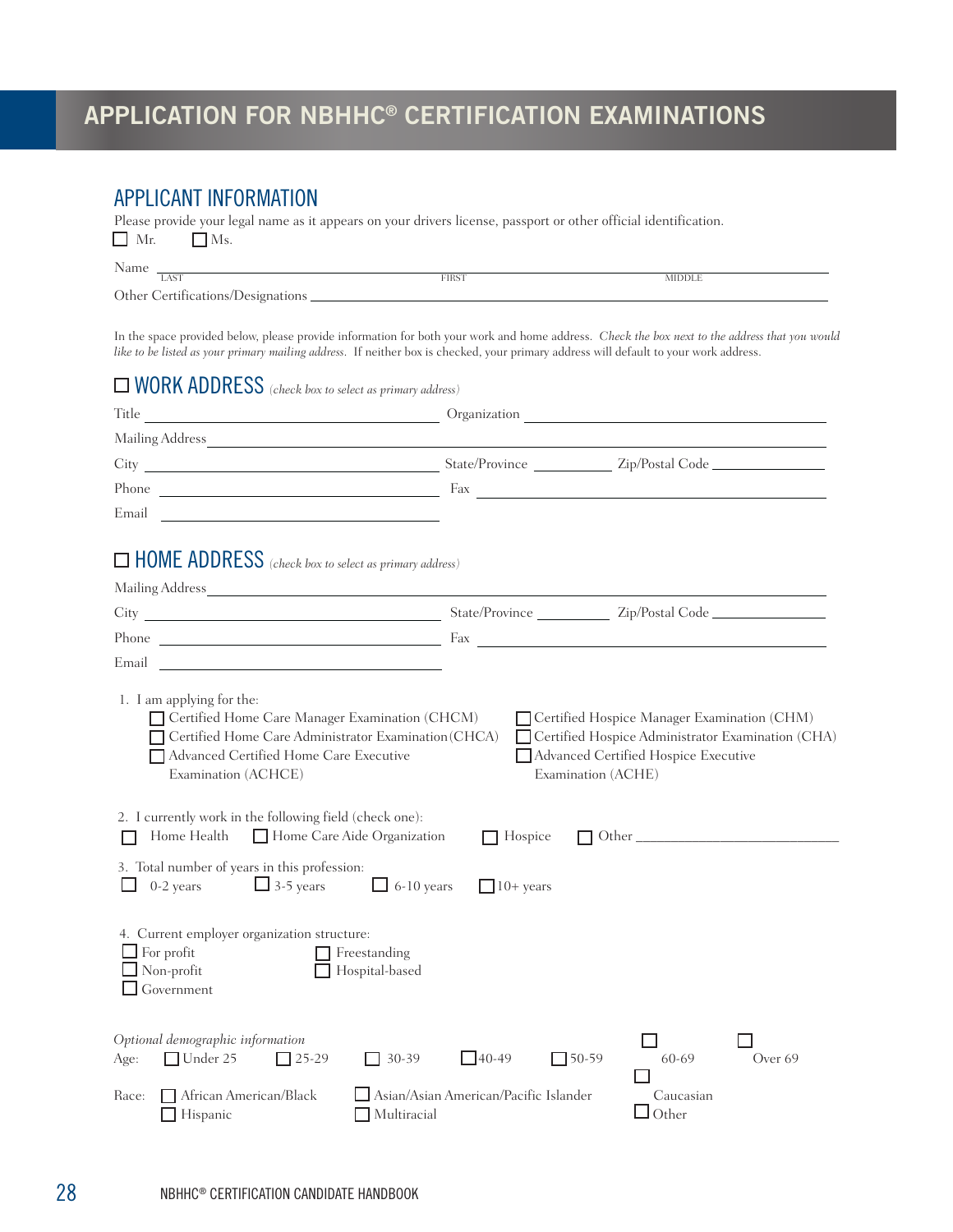# **APPLICATION FOR NBHHC® CERTIFICATION EXAMINATIONS (cont.)**

## MANAGEMENT EXPERIENCE

Please provide your home care/hospice management experience beginning with your current or most recent position. Describe your responsibility for each position. Attach a separate sheet if more space is needed.

| Number of people reporting to you?                                                                                                                                                                    |                                        | For this position, the percentage of time spent in: Management                   | Other                                            |           |
|-------------------------------------------------------------------------------------------------------------------------------------------------------------------------------------------------------|----------------------------------------|----------------------------------------------------------------------------------|--------------------------------------------------|-----------|
| 2,                                                                                                                                                                                                    |                                        |                                                                                  | <b>TOTAL</b>                                     | 100%      |
|                                                                                                                                                                                                       |                                        | ,我们也不会有什么。""我们的人,我们也不会有什么?""我们的人,我们也不会有什么?""我们的人,我们也不会有什么?""我们的人,我们也不会有什么?""我们的人 |                                                  |           |
|                                                                                                                                                                                                       |                                        |                                                                                  |                                                  |           |
| Number of people reporting to you?                                                                                                                                                                    |                                        | For this position, the percentage of time spent in: Management                   | Other                                            |           |
|                                                                                                                                                                                                       |                                        |                                                                                  | <b>TOTAL</b>                                     | $100\%$   |
|                                                                                                                                                                                                       |                                        |                                                                                  |                                                  |           |
|                                                                                                                                                                                                       |                                        |                                                                                  |                                                  |           |
|                                                                                                                                                                                                       |                                        |                                                                                  |                                                  |           |
| Number of people reporting to you?                                                                                                                                                                    |                                        | For this position, the percentage of time spent in: Management <sup>1</sup>      | Other<br><b>TOTAL</b>                            | %<br>100% |
| To calculating actual years of management experience, multiply the percentage spent on management responsibilities from each job by the<br>number of years. (i.e. $75\% \times 5$ years = 3.75 years) |                                        | Subtotal<br>TOTAL:                                                               |                                                  |           |
| <b>EDUCATION INFORMATION</b>                                                                                                                                                                          |                                        |                                                                                  |                                                  |           |
| My highest formal education level is:                                                                                                                                                                 | High School Diploma<br>Master's Degree | Associate Degree<br>Doctoral Degree                                              | Bachelor's Degree<br>Nurse Diploma               |           |
| The discipline of my degree attained:                                                                                                                                                                 | Nursing Administration/Business        |                                                                                  | $\Box$ Other                                     |           |
|                                                                                                                                                                                                       |                                        |                                                                                  |                                                  |           |
|                                                                                                                                                                                                       | City                                   |                                                                                  | State/Province_____ Zip/Postal Code_____________ |           |